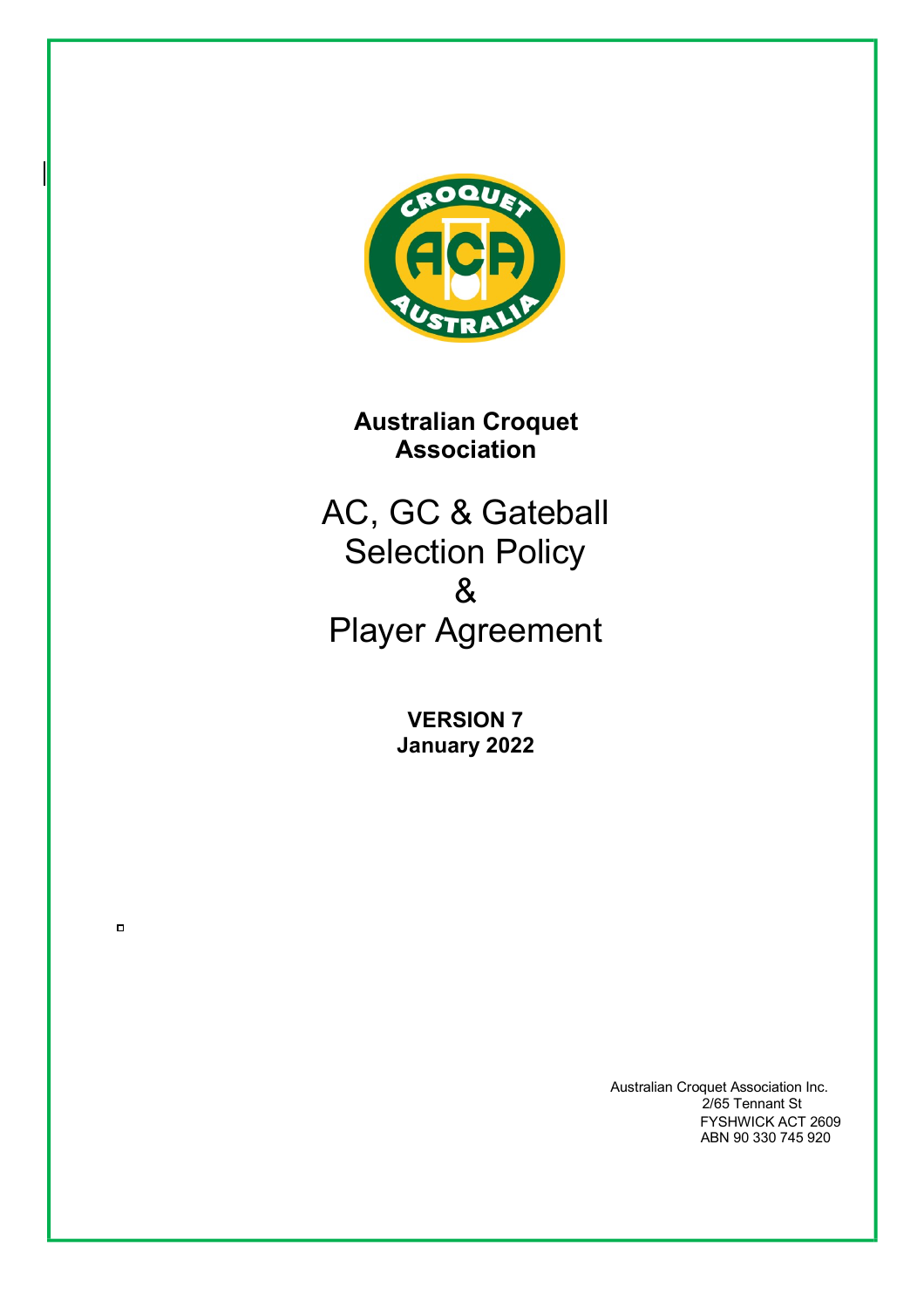Review history of Croquet Australia AC and GC Selection Policy & Player Agreement

Version 1: APPROVED by the ANNUAL GENERAL MEETING and the Executive Committee (4 March 2005)

Version 2: AMENDED by the Executive Committee (approved 10 July 2007) PUBLISHED — 12 July 2007; EFFECTIVE — 12 August 2007

Version 3: AMENDED by the Executive Committee (approved 6 July 2008) PUBLISHED — 8 July 2008; EFFECTIVE — 8 August 2008

Version 4: AMENDED by the Executive Committee (approved 11 July 2012) PUBLISHED — 12 July 2012; EFFECTIVE 12 August 2012

| <b>Version</b> | Date reviewed | Date endorsed   | <b>Content reviewed/purpose</b>                                                                                                                                                                                                                                                                                               |
|----------------|---------------|-----------------|-------------------------------------------------------------------------------------------------------------------------------------------------------------------------------------------------------------------------------------------------------------------------------------------------------------------------------|
| 5              | August 2019   |                 | Comprehensive Review & Update: including<br>major changes to Selection Policy: 4.2.2,<br>4.2.3, 4.2.4, 4.3.2, 4.3.4, [Former Clause 5.2  <br>deleted], 6.1, 6.2, 6.3, 6.4.1, 6.6.1, 6.6.2,<br>and 6.7.1, and minor changes to the Player<br>Agreement, including a reworking to be<br>more in-line with the Selection Policy. |
| 6              | October 2020  | 14 October 2020 | Amended to incorporate Gateball                                                                                                                                                                                                                                                                                               |
|                | January 2022  | 19 January 2022 | addition of 4.3.5                                                                                                                                                                                                                                                                                                             |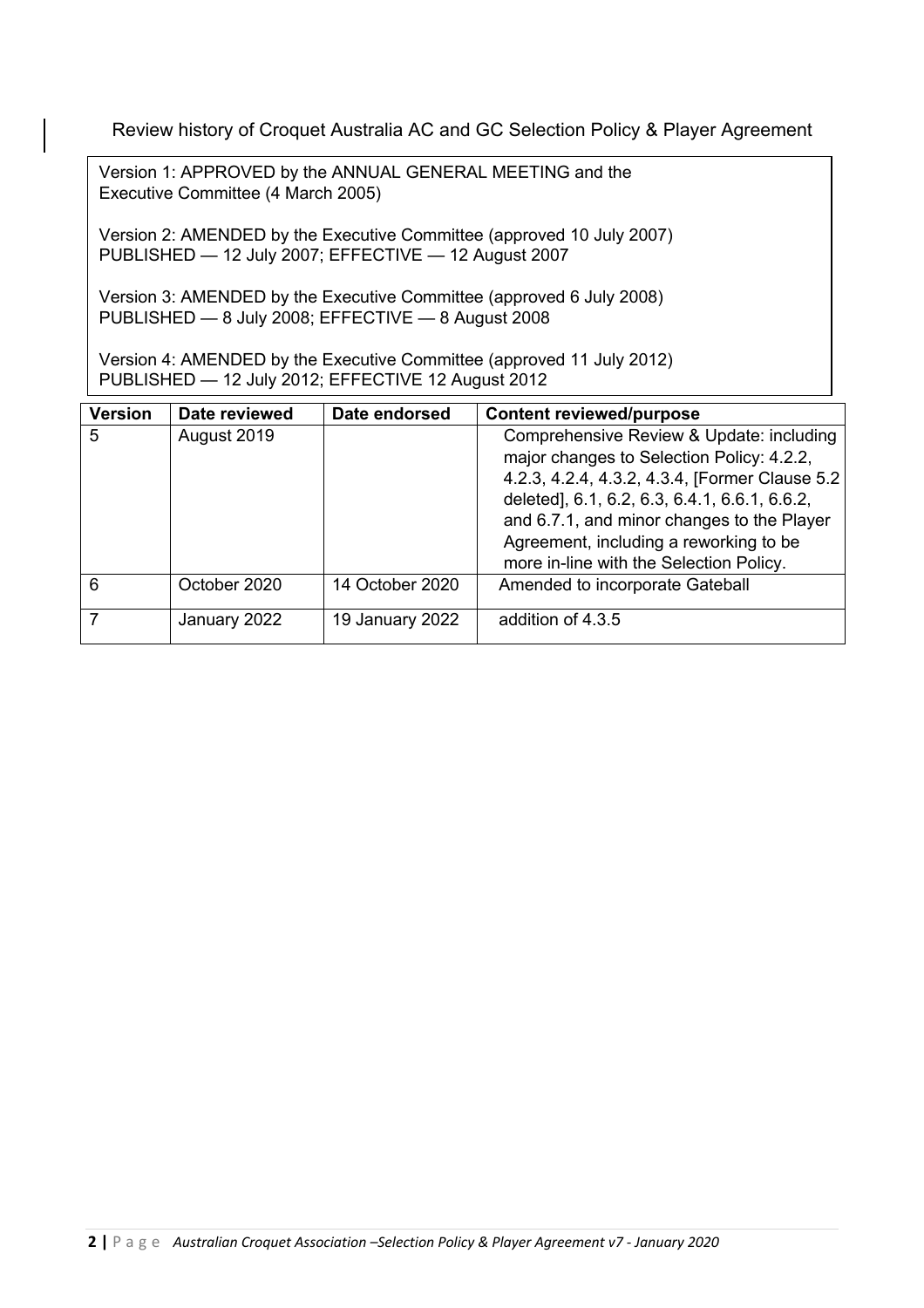# Table of Contents

| 5.    |  |
|-------|--|
| 2.    |  |
| 3.    |  |
| 4.    |  |
| 4.2   |  |
| 4.3   |  |
| 5.    |  |
| 5.1   |  |
| 6.    |  |
| 6.1   |  |
| 6.2   |  |
| 6.3.1 |  |
| 6.3.2 |  |
| 6.3.3 |  |
| 6.4   |  |
| 6.5   |  |
| 6.6   |  |
| 6.7   |  |
| 7.    |  |
| 8.    |  |
| 9.    |  |
| 10.   |  |

| ATTACHMENT "C1" - SUPPORT BY ACA (Team Events) Error! Bookmark not defined.        |  |
|------------------------------------------------------------------------------------|--|
| ATTACHMENT "C2" - SUPPORT BY ACA (Individual Events). Error! Bookmark not defined. |  |

### **1. Authority for this Policy**

Document is made and approved by the Australian Croquet Association (ACA) Board under the terms of the Australian Croquet Association Constitution, s29.

### **2. Objectives of the ACA Selection Policy**

- 2.1 To identify and select players for Australian representation at World Croquet Federation and other international croquet events and at the World Gateball Union Championships and Asian Gateball Union Championships
- 2.2 To provide opportunities to continually improve the standard of Australian croquet and Gateball amongst the elite and developing players in Australia.
- 2.3 To achieve the best possible results in international events.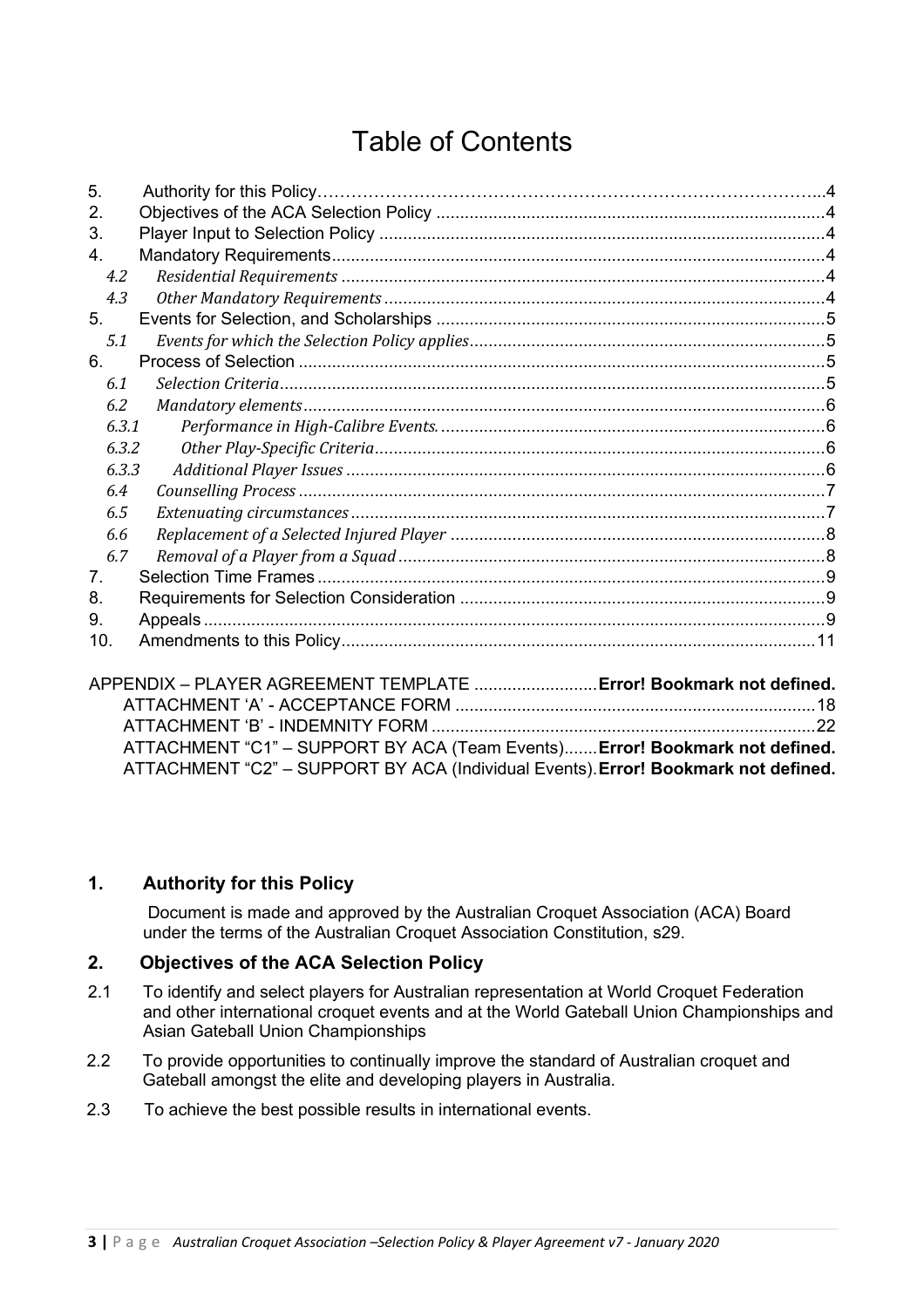### **3. Player Input to Selection Policy**

- 3.1 The ACA Board and the Selectors wish to ensure that players are aware of the specific issues that the Selectors will look for in the application of this policy. Players and officials are free to provide input to the policy.
- 3.2 The Chairs of Selection Committees will regularly discuss the policy with players. Any changes proposed from these discussions will be considered by the Selection Committee and forwarded to the Board for decision.
- 3.3 Players may also submit proposals to amend the policy direct to ACA.

### **4. Mandatory Requirements**

4.1 For a player to be eligible for selection to represent Australia in international events, and to participate in national team, training and development squads, the player shall meet the requirements in this section.

### *4.2 Residential Requirements*

- 4.2.1 Residential requirements for players to be selected for an international event are determined by World Croquet Federation Sports Regulations, Appendix 1, and are as follows:
- 4.2.1.1 The player was born within the jurisdiction of Australia; or,
- 4.2.1.2 either of the player's natural or adoptive parents were born within the jurisdiction of Australia; or,
- 4.2.1.3 the player is a citizen of Australia, is entitled to hold a passport issued by Australia and has lived in Australia for 36 consecutive months prior to competition; or,
- 4.2.1.4 the player has been a permanent resident of Australia for a period of 12 consecutive months immediately prior to the competition.
- 4.2.2 Subject to paragraphs 4.2.2 and 4.2.3 below, a player who is qualified to represent more than one Country may choose which Country to represent.
- 4.2.3 If a player has represented a Country at one of the Games in an International Croquet Event and there was at the time a Member for that Country, the player is Eligible to represent only that Country at any of the Games in other International Croquet Events unless:
- 4.2.3.1 a period of 36 months has elapsed since the end of the last International Croquet Event in which the player represented a Country; or
- 4.2.3.2 the player had not attained the age of 18 years on the first day of the last International Croquet Event in which the player represented a Country; or
- 4.2.3.3 a Material Change in Circumstances has occurred.
- 4.2.4. All questions regarding Eligibility for International Events will ultimately be determined by the WCF and should be directed to the WCF Secretary-General.
- 4.2.5 The Selectors may invite players who do not meet the residential requirements outlined in

4.2 to participate in national training and development squads.

### *4.3 Other Mandatory Requirements*

Players selected to represent Australia in an international event shall:

- 4.3.1 be affiliated to an association that is a member of ACA;
- 4.3.2 be the best players available for selection without consideration of costs involved, with the caveat that, in the case of certain specific events, the selectors may choose players considered to have good potential to promote the success of the particular event or as part of the development of the players;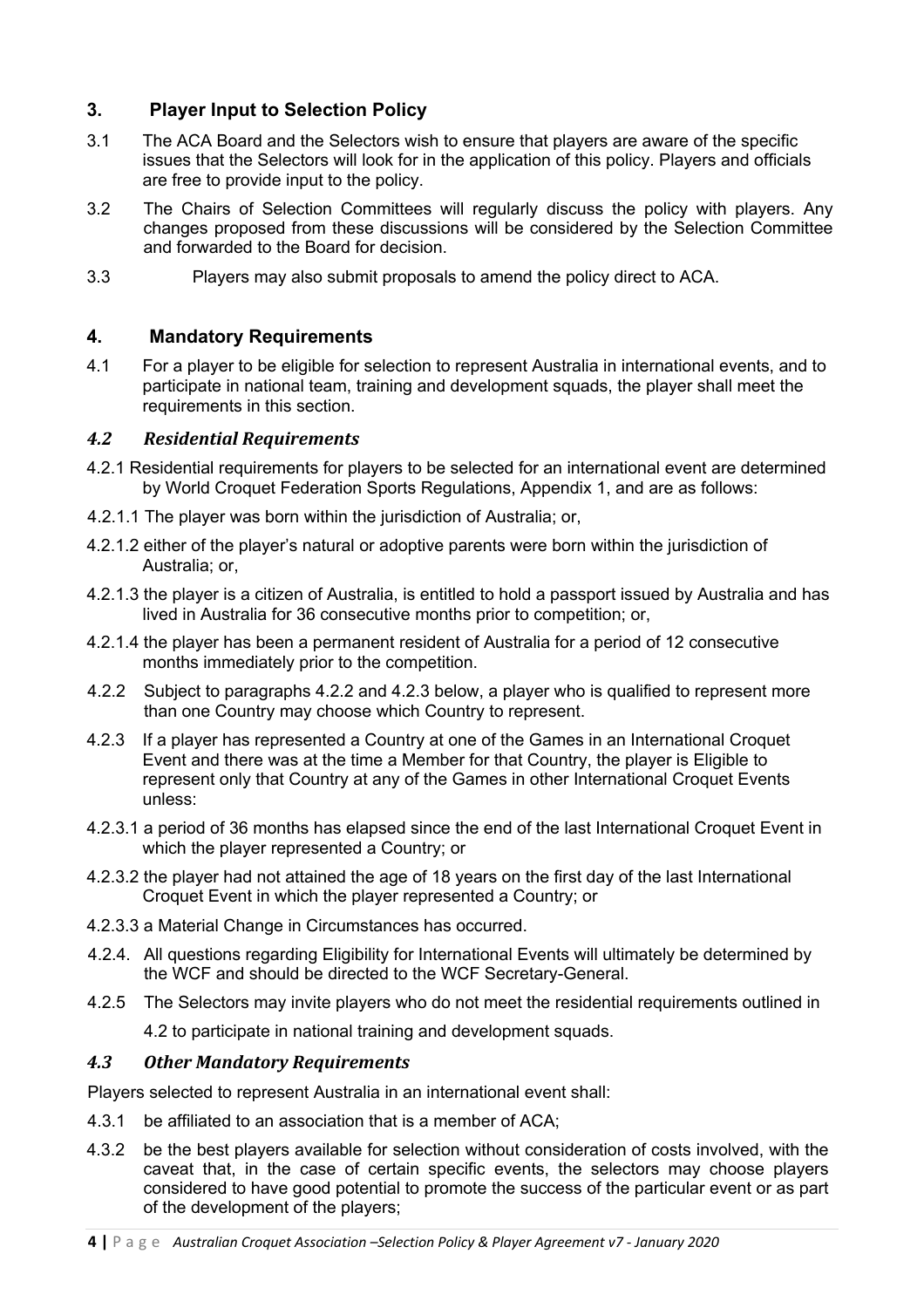- 4.3.3 where possible, be assisted by Croquet Australia if they would otherwise be unable to play due to the costs involved;
- 4.3.4 be in good standing with Croquet Australia, i.e. are not currently under suspension by Croquet Australia for a breach of policy (including, but limited to, the Selection Policy, Player Agreement, Member Protection Policy, Anti-Doping Policy), or any other ACA disciplinary provision, and are considered unlikely, in the eyes of the ACA Board, to breach ACA policies.
- 4.3.5 Have represented their State in the code of representation for selection (AC, GC, Gateball, other) or participated in at least one Australian National event in that code in the previous 12 months.

### **5. Events for Selection**

### *5.1 Croquet Events for which the Selection Policy applies*

- 5.1.1 The Selectors shall select players for Association Croquet and Golf Croquet for:
	- a) National Development Squads,
	- b) National Squads, if any such squads are deemed necessary to be selected,
	- c) National Teams (including a sufficient number of reserves) for the MacRobertson Shield, Trans-Tasman Tests, Openshaw Trophy, and other team events,
	- d) World Championship Tournaments,
	- e) Any other purpose determined by the Board.
- 5.1.2 The Selection Committee may add players to a National Squad or National Team at any stage, subject to those players satisfying the relevant selection criteria.

### *5.2 Gateball Events for which the Selection Policy applies*

- 5.2.1 The Selectors shall select players for Gateball for:
	- a) up to three (3) representative teams (including a sufficient number of reserves),
	- b) Any other purpose determined by the Board, including National Development Squads or other overseas tournaments

5.2.2. Unless otherwise determined by the ACA Board, where the World Gateball Union or the Asian Gateball Union invite more than three teams from Australia, then the captains of the highest ranked teams outside the three will be asked if they wish to enter a team in their club's name. The ACA would support such requests to enter more teams but would not ;provide uniforms or funding for any teams other than the Representative Teams selected in accordance with this policy.

#### **6. Process of Selection**

#### *6.1 Selection Criteria*

6.1.1 Selection of players to represent Australia will be based on the Mandatory elements outlined in 6.2, and

for croquet, three further sets of criteria: performance in high-calibre events, outlined in 6.3.1 below; the play-specific criteria outlined in 6.3.2; and the other criteria outlined in 6.3.3.

for Gateball, two further sets of criteria: performance Australian Gateball Championships, outlined in 6.3.1 below; and the other criteria outlined in 6.3.3.

6.1.2 Selectors may take into account the latest national and international rankings (in the appropriate code) in the selection process.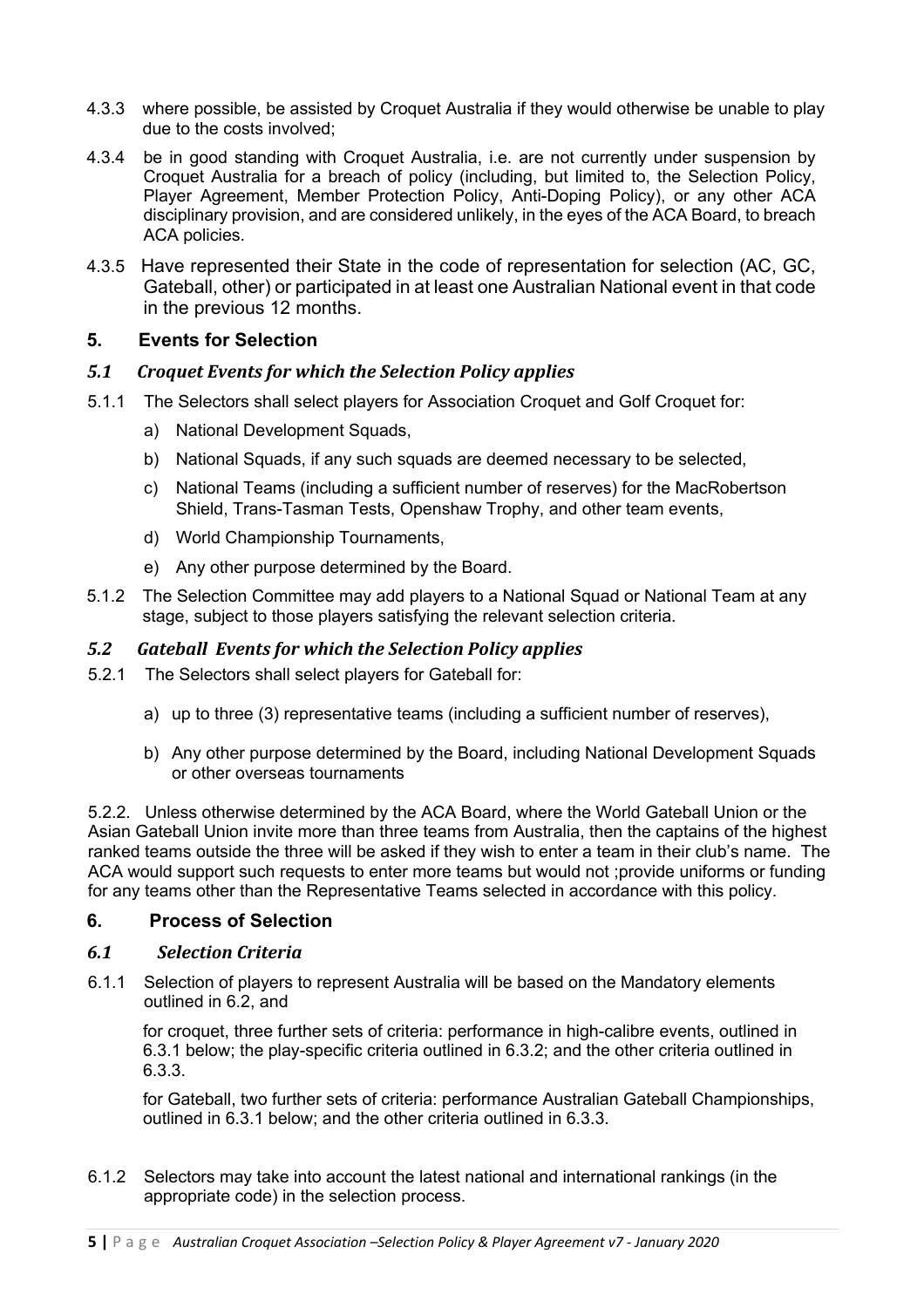### *6.2 Mandatory elements*

- 6.2.1 Mandatory player residential and other requirements for selection outlined in Section 4 cannot be waived by the Selectors. Players not meeting any of these criteria cannot be selected to represent Australia.
- 6.2.2 Any player who accepts an invitation issued by Croquet Australia for an international event, must provide Croquet Australia with a good reason if they fail to play in that event. If the selectors do not believe that good reason has been provided, they shall take this into account in selection for international events held in the following 36 months, and the player may be deemed by the selectors as ineligible to be selected to represent Australia for a given period (up to 36 months) following the offence. The player may appeal this decision under the appeals process detailed in Section 9 below. If a player is unable to play in an event that they have been selected for, both the Selectors and the individual player involved should resolve this immediately.

### *6.3.1 Performance in High-Calibre Events.*

Selection of players to represent Australia will largely be based on playing performance during International and National events, as well as State and other events, with good representation of players who compete at Interstate level. Selection of Gateball players to Representative Teams wil largely be based on playing performance at Gateball tournaments listed on Gateball Scores. The Committee will provide more weight to performance in the Australian Gateball Championships and State Championship events.

The Selectors may specify other events that may also be included in the assessment of individual player performances. Players need to be conscious of the timeframes specified in 6.3.1.1 to ensure that they participate in events that will be considered by the Selectors.

- 6.3.1.1 Selectors may publicly specify that players' performances in a set of specific events shall be a contributing factor in the process of selection for a specific event or events. If so, this must be advertised at least six months prior to the event(s) in which players performance will be assessed.
- 6.3.1.2 The Selectors will normally only consider events that have been conducted in the last 24 months, unless the Selectors otherwise specify otherwise on or prior to the dates listed above.
- 6.3.1.3 Players' performances will be assessed on match results against other players both in singles and doubles games.

### *6.3.2 Other Play-Specific Criteria*

For croquet, the following criteria (applying to both Association and Golf Croquet unless otherwise specified) will also be used to assess player performance:

- a) success rate of triple peeling, including delayed triple peeling (Association Croquet only);
- b) a high level of roqueting ability;
- c) a low percentage of unforced errors in match play;
- d) tactical knowledge;
- e) tactical knowledge in advanced play and pegged out games (Association Croquet only);
- f) successful doubles play;
- g) a good knowledge of the Laws/Rules;
- h) performance under pressure.

### *6.3.3 Additional Player Issues*

Selectors will also evaluate players against the following criteria: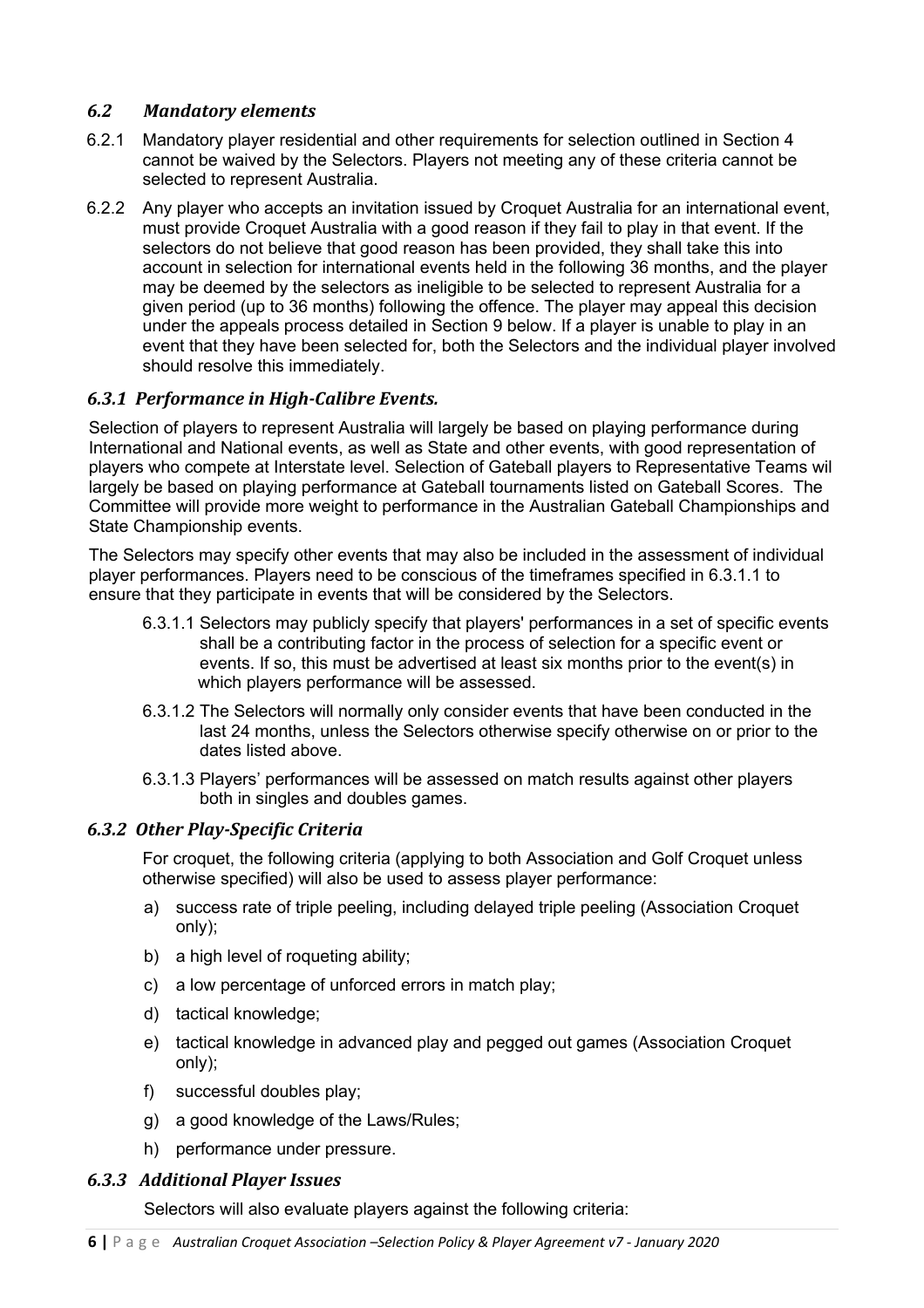- a) attitude to officials, tournament managers, referees, team managers, High Performance Manager, team captains, team coaches and other players;
- b) compatibility with, and support of, other squad/team members;
- c) willingness to assist the High Performance Manager and/or team coach/team captain in developing a good working relationship with the team members:
- d) potential to be a good ambassador for the sport, Croquet Australia and the country;
- e) adherence to National Squad training protocols as specified in writing by the High Performance Manager or squad/team coach/team captain (including mental skills, tactical skills, physical skills and appropriate fitness levels);
- f) physical fitness covering strength, flexibility and endurance as assessed by the High Performance Manager or squad/team coach/team captain.

### **6.4** *Counselling Process*

- 6.4.1 Players who have expressed interest in selection for a squad or team, and players who are already in a squad and vying for selection in a team, should be made aware of any issues, including any history of behavioural problems at previous events, which may affect their chances of selection to represent Australia.
- 6.4.2 To ensure players are aware of these issues, and to provide the opportunity for players to discuss them with Selectors; the Chairperson of the Selection Committee, or the

Chairperson's delegate, will be responsible for liaising with players in any National squad and other players in contention for selection.

6.4.3 Issues discussed with players shall be documented. Players will be provided with a copy of this document. Preferably, this will be an agreed record of discussion between the

Chairperson of Selectors, or the Chairperson's delegate, and the player concerned. If any dispute arises concerning this record of discussion the Chairperson of the Selection Committee shall attempt to resolve this. If the issue is not resolved in one month the record of discussion, prepared by the Chairperson, or the Chairperson's delegate, will become the record for purposes of the Selection Committee.

#### *6.5 Extenuating circumstances*

- 6.5.1 In considering the performance of players at events, trials, training camps or other attendances required under this policy, the Selection Committee may give weight to extenuating factors. For Gateball, this specifically includes the Australian Gateball Championships.
- 6.5.2 Players unable to compete:
	- a) at croquet events, trials, training camps or other attendances required under this policy, shall both advise the High Performance Manager or national team coach and the Chair of Selectors in writing of this fact and the reasons thereof before the commencement of the aforementioned events, trials, training camps or other attendance.
	- b) at the Australian Gateball Championships shall advise the Chair of the Selection Committee and the National Coordinator of Gateball in writing (including by email or SMS) of this fact and the reasons thereof before the commencement of the Australia Gateball Championships. Any such notification should be recorded in the program of the Australian Gateball Championships or announced at the tournament.
- 6.5.3 In the case of illness or injury, players may be required to undergo a medical examination by a doctor or doctors nominated by ACA.
- 6.5.4 In the case of bereavement, equipment failure, travel delays or other extenuating circumstance, a decision will be made by the Selection Committee on an individual basis.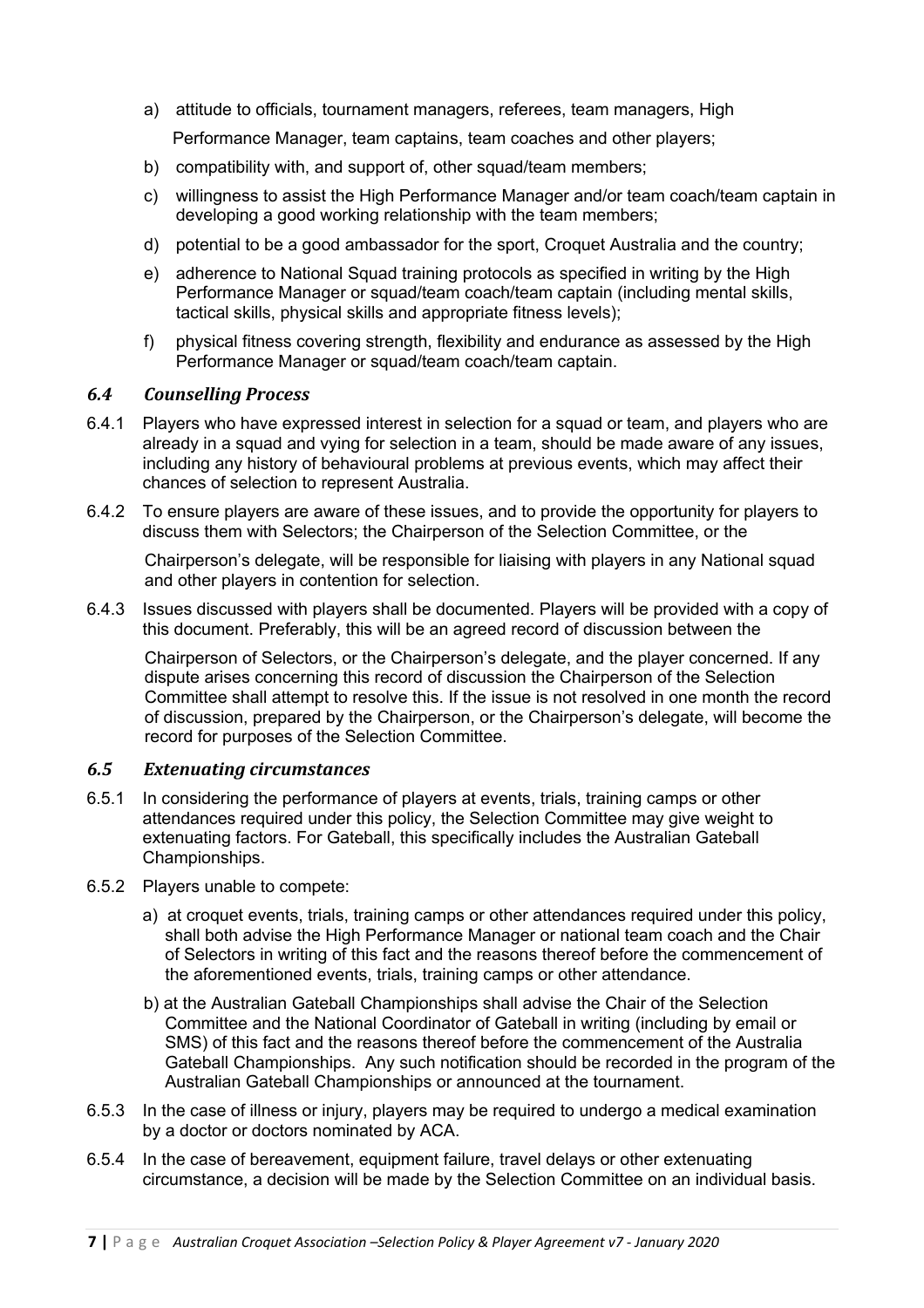### *6.6 Replacement of a Selected Injured Player*

- 6.6.1 If a player is injured in such a way and to such an extent that the Selectors believe this may have a significant effect on their performance in an event for which they have been selected, the Selectors may determine a standard of fitness to be met by that player. If the player is unable to meet that standard the Selection Committee, in consultation with any appointed national team coach, may select a replacement player.
- 6.6.2 A replacement player for an Australian Team will be selected by those members of the Selection Committee (including the current Team Captain) contactable within the required timeframe. The Selection Committee should exercise all reasonable measures to ensure that the chosen replacement is eligible to represent Australia.

### *6.7 Removal of a Player from a Squad or a Gateball Representative Team*

- 6.7.1 A player is ineligible for continued membership of the National Squad or National Team as the case may be if they:
	- a) breach or fail to observe this policy;
	- b) breach or fail to observe the ACA Member Protection Policy (including Codes of Conduct)
	- c) by reason of illness or injury are, in the opinion of the Selection Committee, unlikely to be able to perform to the required standard in the event for which they have been selected;
	- d) breach or fail to fulfil a requirement of the Anti-Doping policy of Croquet Australia;
	- e) breach or fail to observe the Player Agreement;
	- f) fail to adhere to the specified training program.

### *6.8 Replacement of a Selected Player Removed from a Gateball Representative Team*

- 6.8.1. If a player is removed from a Representative Team by the Selection Committee, the Selection Committee must select a replacement player, or players if the number of players remaining in the relevant team falls below 6, and may select a replacement player if the remaining number of players is 6 or more.
- 6.8.2. A replacement player for a Representative Team will be selected by those members of the Selection Committee (at a minimum including the relevant Lead Club team captain and Chair of the Selection Committee) contactable within the required timeframe. The Selection Committee should exercise all reasonable measures to ensure that the chosen replacement is eligible to represent Australia.

### *6.9 Report to National Coordinator for Gateball*

- 6.9.1 Within 14 days of the Selection Committee finalising their selection process for Representative Teams or National Development Squad members, the Chair of the Selection Committee will provide a written report to the National Coordinator for Gateball justifying the Committee's selections.
- 6.9.2 Within 14 days of receiving the report referred to in clause 6.8.1, the National Coordinator for Gateball may require the Selection Committee to reconsider their selections if the National Coordinator for Gateball reasonably considers that the Selection Criteria outlined in clause 6.1 have not been met. The National Coordinator for Gateball will explain to the Selection Committee the reasons why they do not believe the Selection Criteria have been met.

### *6.10 Ratification of Selections*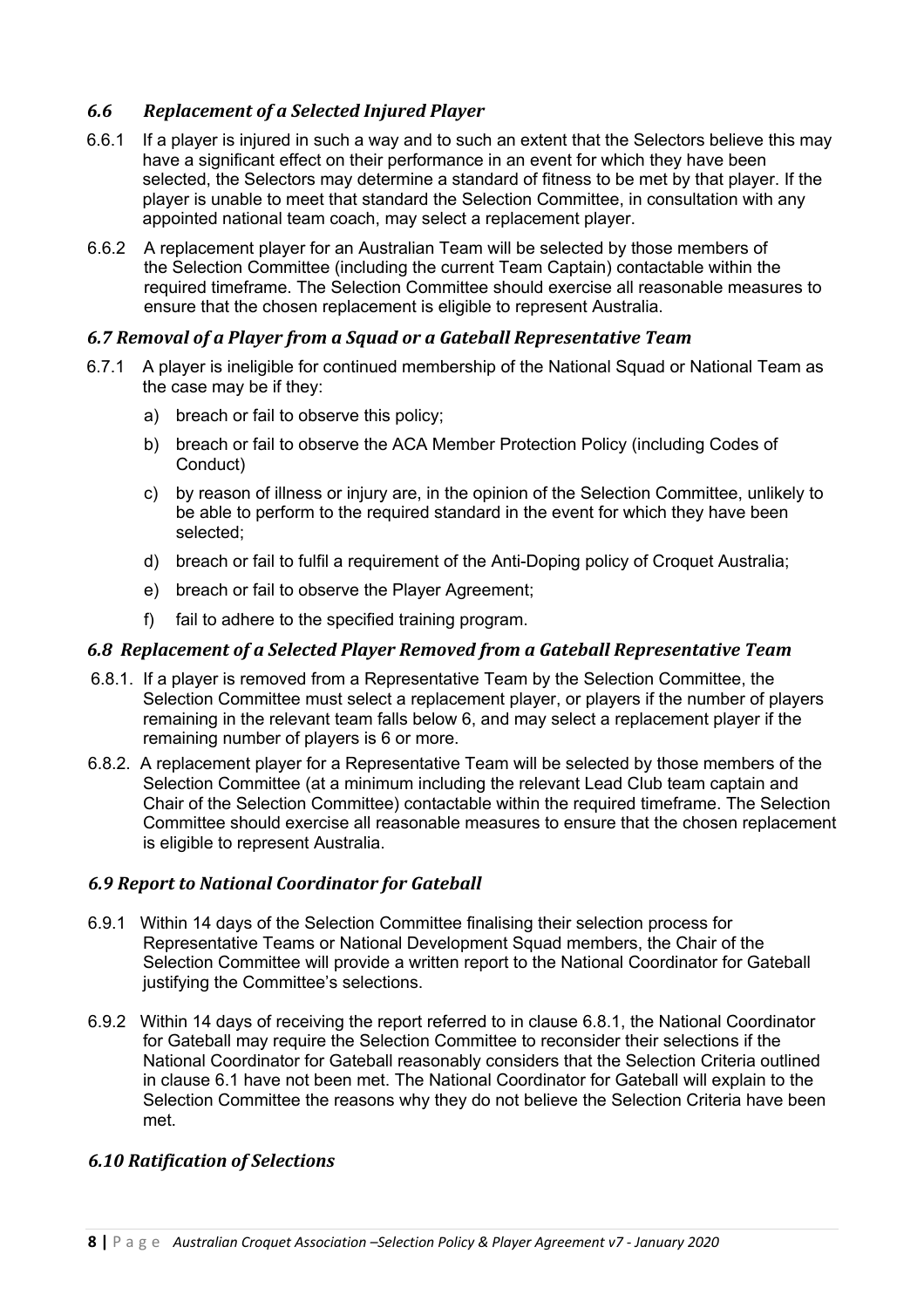- 6.10.1 Once selections have been finalised by the Selection Committee, the National Coordinator for Gateball will seek ratification of the selections from the Australian Croquet Association Board.
- 6.10.2 In the case where the Selection Committee and National Coordinator for Gateball cannot agree that the Selection Criteria have been met, the Chair of the Selection Committee and the National Coordinator for Gateball will meet with the Chair of the Australian Croquet Association Board to determine how the matter will be resolved.

### **7. Selection Time Frames**

- 7.1 ACA shall ensure that players are informed of the timing of the selection of teams and/or squads. This timing shall depend upon the particular circumstances of the event. However, in general terms, it is expected that teams would be selected at least 3 months prior to the event and squads between 6 months prior. For Gateball, the selection process will commence as soon as possible after the completion of the Australian Gateball Championships. Representative Teams must be selected at least 6 months prior to the commencement of the relevant International Event. Subject to funding, longer term development squads may also be established and be subject to ongoing review by the Selection Committee.
- 7.2 Selection timeframes for International individual events will be determined by the Selectors, taking into account the closing date of entries for the event and the desirability to provide sufficient time for selected players to prepare for the event.

### **8. Requirements for Selection Consideration**

- 8.1 Players wishing to be considered for selection to represent Australia, whether in a team or individual capacity should be fully conversant with the following ACA documents:
	- a) Member Protection Policy (particularly the Codes of Behaviour);
	- b) Anti-doping Policy;
	- c) Terms of Reference for the Selection Committee;
	- d) Current Selection Policy.
- 8.1.1 ACA's Constitution, Selection, Member Protection, and Anti-Doping Policies and Selection Committees Terms of Reference are available on the ACA's Web site at: http://www.croquet-australia.com.au/
- 8.1.2 If required, a player may seek a printed copy of the above documents from ACA or the Chair of Selectors,
- 8.2 All players offered a position in a National Squad (development or team), or selected to represent Australia, will be advised of the requirements in clause 8.1 and are required to sign the National Team/Squad/Individual player agreement including the Selection

Acceptance Form and the Player Indemnity Form attached to that agreement and return the signed agreement to Croquet Australia by the date specified in the letter of offer sent to the player with the Player Agreement form.

### **9. Appeals**

- 9.1 Croquet Australia shall convene an Appeals Tribunal to hear or determine any appeal on:
	- a) a player's non-selection in any National Development/Training or Team Squad; or
	- b) a player's non-selection to represent Australia in events conducted by the World Croquet Federation where Australia is represented at those events; or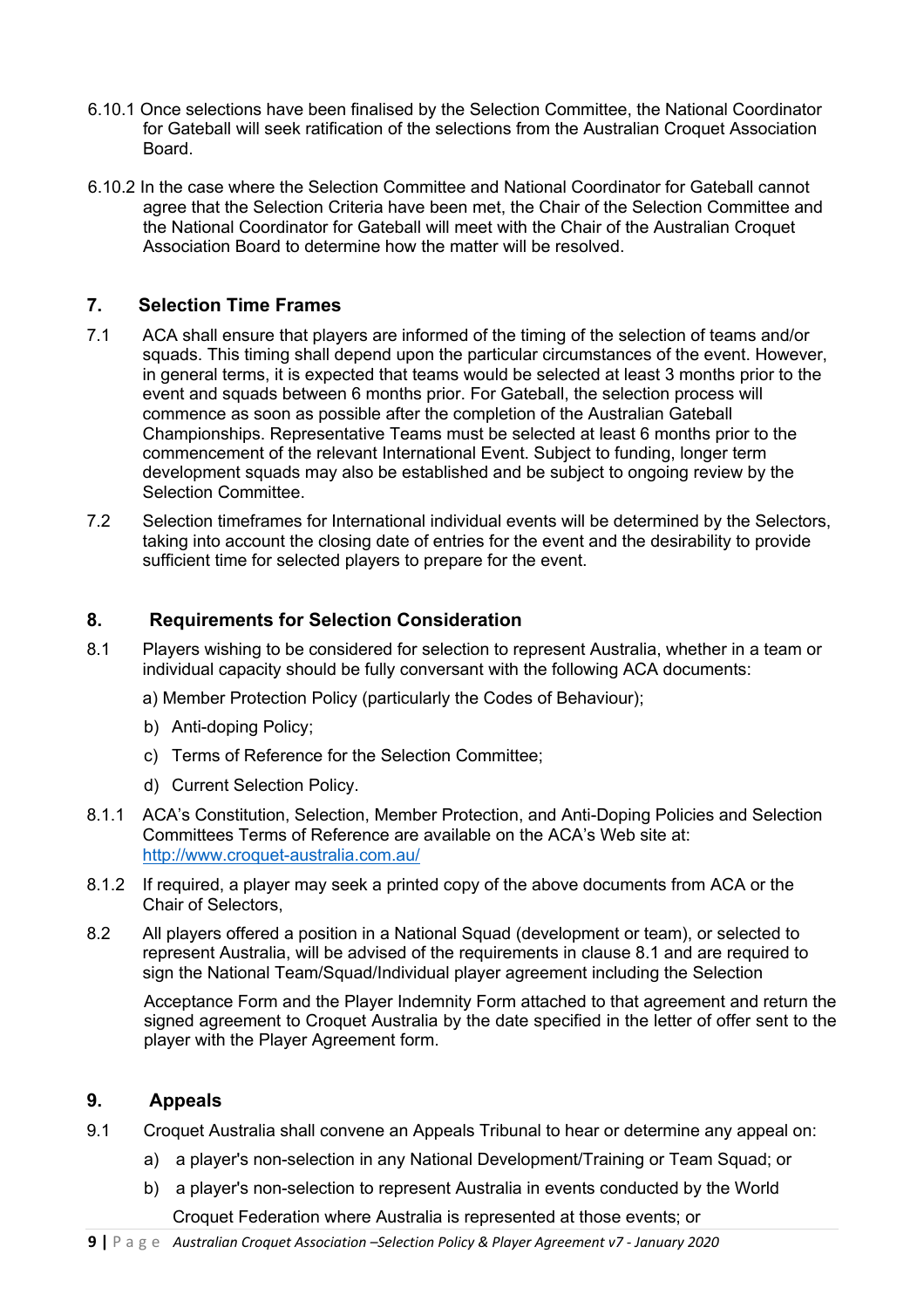- c) a player's non-selection in any Representative Gateball Team; or removal from such team; or
- d) removal of a player from any National Development/Training or Team Squad; or
- e) withdrawal of Croquet Australia's endorsement for a player to represent Australia in an individual event, including where good reason has not been shown for not playing in an event as outlined in Paragraph 6.1.2; or
- f) the Selection Committee not following the provisions, processes and procedures of this policy
- 9.2 The Chair of the Tribunal shall determine if an appeal will be heard by the Tribunal at a formal hearing or will be determined by the Tribunal without a formal hearing.
- 9.3 There is no right of appeal against any decision made by the Selection Committee in respect of:
	- a) Process of Selection Other Player Issues (see 6.3.3 above), provided that the Counselling process covered in 6.4 above has been followed; or,
	- b) Replacement players (see 6.6 and 6.8 above).
- 9.4 Any appeal by a player under this Section must be made to the Tribunal through ACA.
- 9.5 Any appeal must accord with the following procedure:
	- a) The appellant must give written notice of their appeal to ACA within 5 days of the announcement of the team on Croquet Australia's website;
	- b) Within 7 days of the Selection Committee providing a summary of the reasons for non selection to the appellant, the appellant shall submit their grounds for the appeal in writing to ACA;
	- c) The appellant shall pay an amount of \$750 to ACA if a formal hearing will be held by the Tribunal, or \$250 if the Tribunal will determine the appeal without a formal hearing. The amount shall be paid to ACA within 7 days of the Chair of the Tribunal determining how the Appeal will be dealt with in terms of Section 9.2. The amount paid will be refunded in full if the Tribunal refers the appeal back to the Selection Committee, or is otherwise ultimately upheld.
- 9.6 The Tribunal shall comprise the following persons appointed by the Board of ACA:
	- a) A barrister or solicitor who shall act as chairperson.
	- b) A person with a thorough knowledge of elite croquet or Gateball, as appropriate and who preferably has had recent international competition experience.
	- c) One other person of experience and skills suitable to the function of the Tribunal.
- 9.7 A person is not eligible to be appointed to the Tribunal if that person is a member of the ACA Board or Selection Committee or by reason of their relationship with the appellant or any member of the Board or Selection Committee that may be seen as rendering that person as other than impartial in the consideration of the appeal.
- 9.8 The Chairperson of the Tribunal shall convene a hearing or arrange for the Tribunal to determine the appeal as soon as possible after the submission of the grounds of appeal. The hearing or determination may be dealt with in such manner as the Chairperson decides, including the use of telephone, video conferencing, e-mail or such other medium as agreed by the Tribunal.
- 9.9 The Tribunal may dismiss an appeal or refer the issue back to the Selection Committee for reconsideration. If the matter is referred back to the Selection Committee, the Committee will consider the Tribunal's reasons for the referral when reconsidering their decision. The decision of the Selection Committee shall be final and no further appeal can be considered.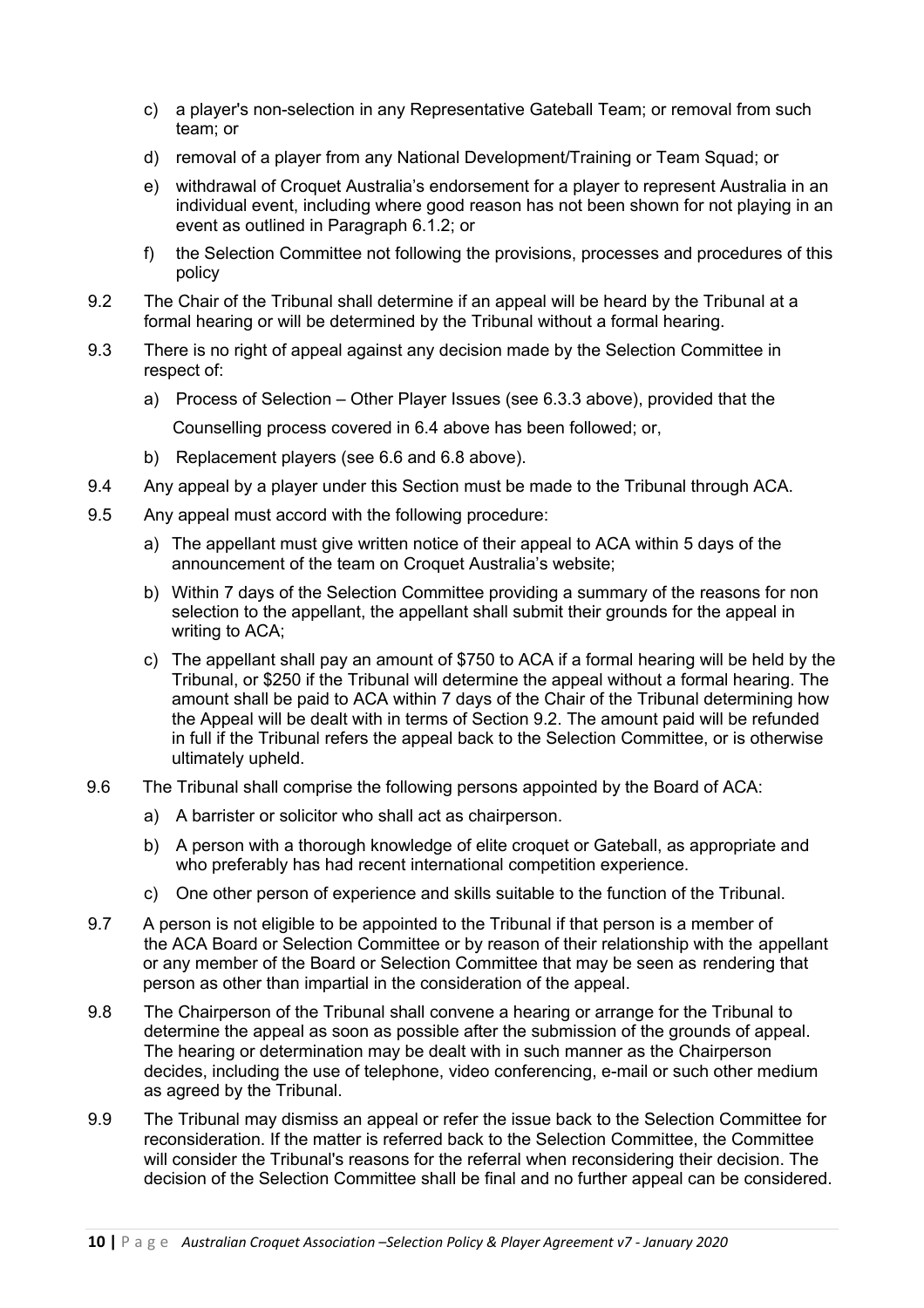- 9.10 The Tribunal is not bound by the rules of evidence, but must observe the principles of procedural fairness. The Tribunal may obtain information from any player likely to be disadvantaged by its decision.
- 9.11 No party to the appeal shall be legally represented except where the Tribunal believes that legal representation is warranted in the case of complex legal issues. However, written submissions may be made to the Tribunal by the legal representatives of the appellant or the Selection Committee.
- 9.12 Prior to the hearing, the Selection Committee shall provide to the Tribunal and the appellant a written statement of the reasons for the decision being appealed.
- 9.13 The Tribunal shall give its decision as soon as practicable after the hearing and shall provide ACA and the appellant with a statement of the reasons for its decision.
- 9.14 Failure to observe the time limits in 9.5 above will render any appeal a nullity, provided that a player may apply to the Tribunal to hear the appeal in question, for an extension of time in which to lodge the written grounds for appeal. Any extension of time shall only be granted in extenuating circumstances outside the control of the player concerned.

### **10. Amendments to this Policy**

10.1 This policy may be amended by the ACA Board in accordance with the ACA Constitution s29, which provides that any amendment to the policy shall be effective 1 month from the date of publication of that amendment.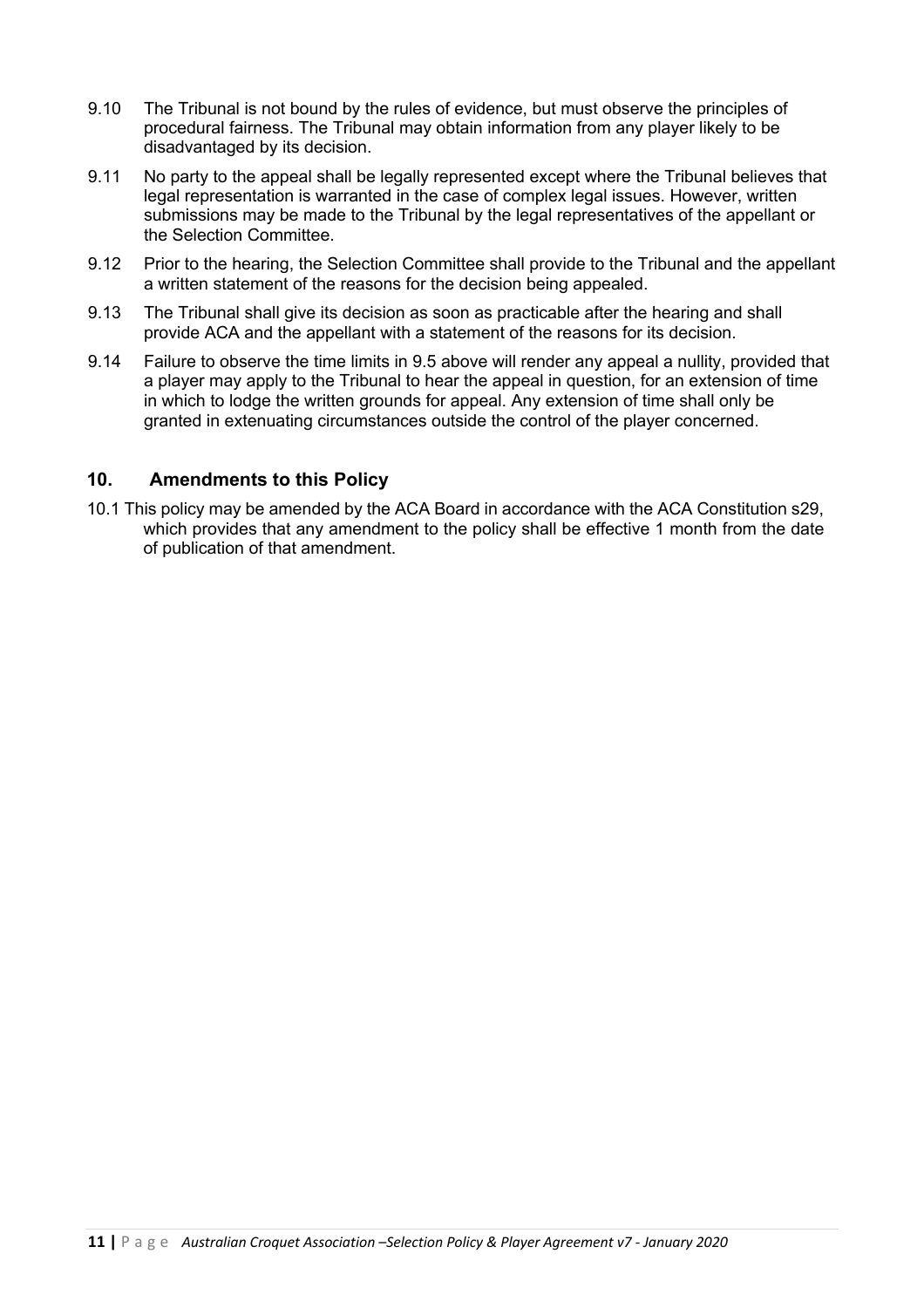### **APPENDIX – PLAYER AGREEMENT TEMPLATE**

The Player Agreement Form and attachments included in this appendix will be used as the template for player agreements for each Australian Team/ Representative Event, both Croquet and Gateball, with appropriate minor amendments made for each team/event as needed.

The Player Agreement Form is applicable to both Croquet and Gateball events, and comprises:

1. the Agreement Cover Shee

2. Player Agreement - Croquet OR the Representative Team Player Agreement – Gateball, as applicable. (Note that in the Player Agreement – Croquet, sections marked "Not applicable for Individual Events" are only relevant to players selected to participate in Team Events and may be deleted from Individual Event agreements.)

- 3. Attachment A Acceptance Form
- 4. Attachment B Indemnity Form
- 5. Attachment C1 Support by ACA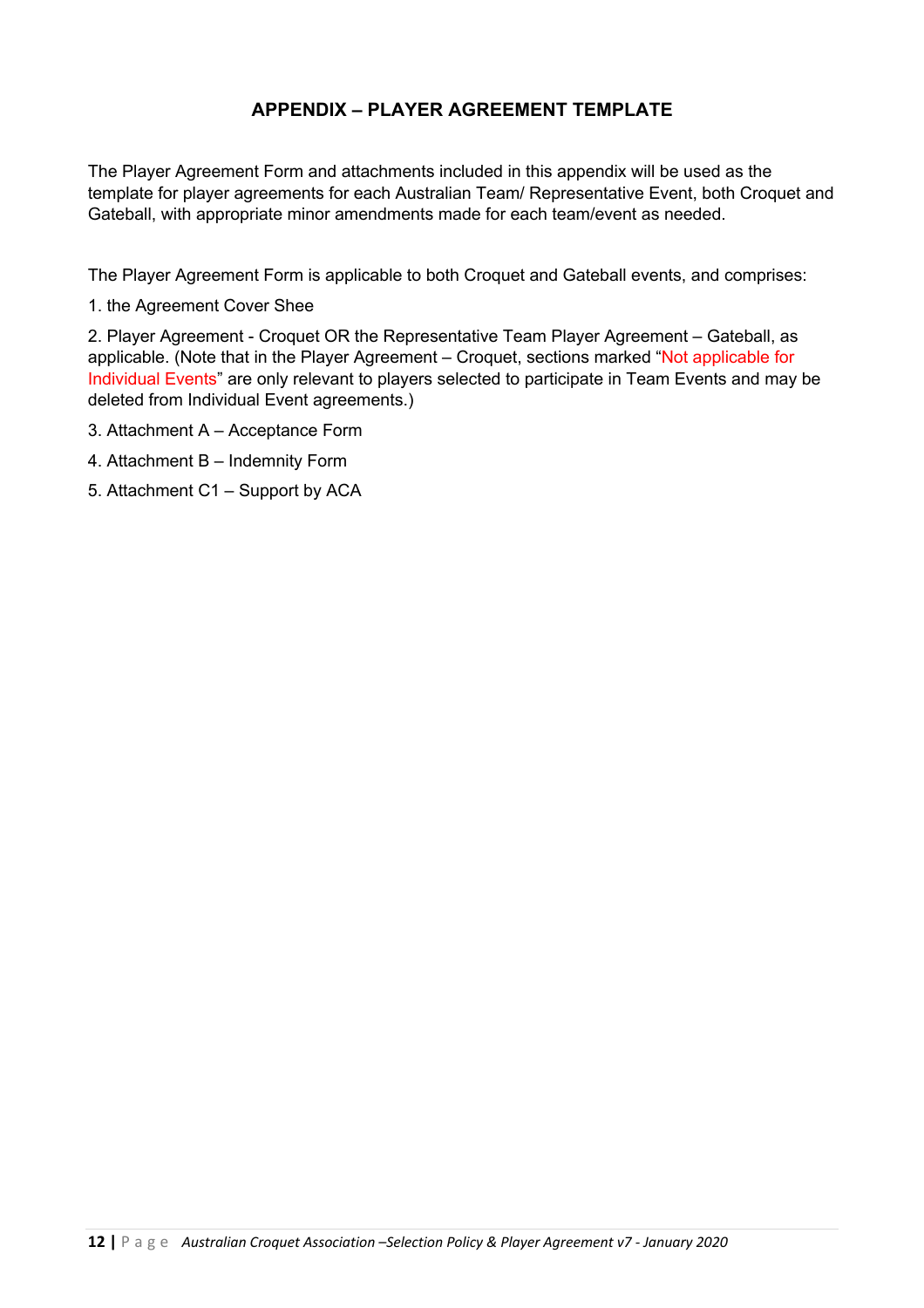

# **AUSTRALIAN CROQUET ASSOCIATION INC**

# **TEAM /INDIVIDUAL PLAYER AGREEMENT**

# **(NAME AND DATE OF EVENT)**

### **THIS AGREEMENT IS MADE BETWEEN:**

**AUSTRALIAN CROQUET ASSOCIATION INC** (ARBN 089 265 707) of 2/65 Tennant St, Fyshwick ACT 2609 ("The ACA").

And (player name) Of (address)

\_\_\_\_\_\_\_\_\_\_\_\_\_\_\_\_\_\_\_\_\_\_\_\_\_\_\_\_\_\_\_\_\_\_\_\_\_\_\_\_\_\_\_\_\_\_\_\_ ("The Player")

#### **BACKGROUND**

The ACA (and in certain cases, the WCF) selects Players to (event/team/squad). [If MacRob: from this Training Squad, the Australian Team will be selected to compete in the xxx MacRobertson Shield Test Series, in xxx in xxx] (hereafter referred to as 'the Event').

A Player accepts a place in the Event/Team/Squad on the understanding that he/she is available to participate in the Event/Team/Squad.

By signing this Agreement, the Player accepts a place in the Event/ in the Team to play in the Event, and to be bound by all current ACA policies – not least those listed in Clause 8.1 of the Selection Policy.

This Agreement records the respective duties and obligations of a Player and the ACA, and comes into effect immediately the Player accepts a position in the Event/Team/Squad.

The purpose and scope of this Agreement is to cover the Player's preparation for and participation the Event/Team/Squad.

The ACA and the Player intend to be bound by the terms of this Agreement.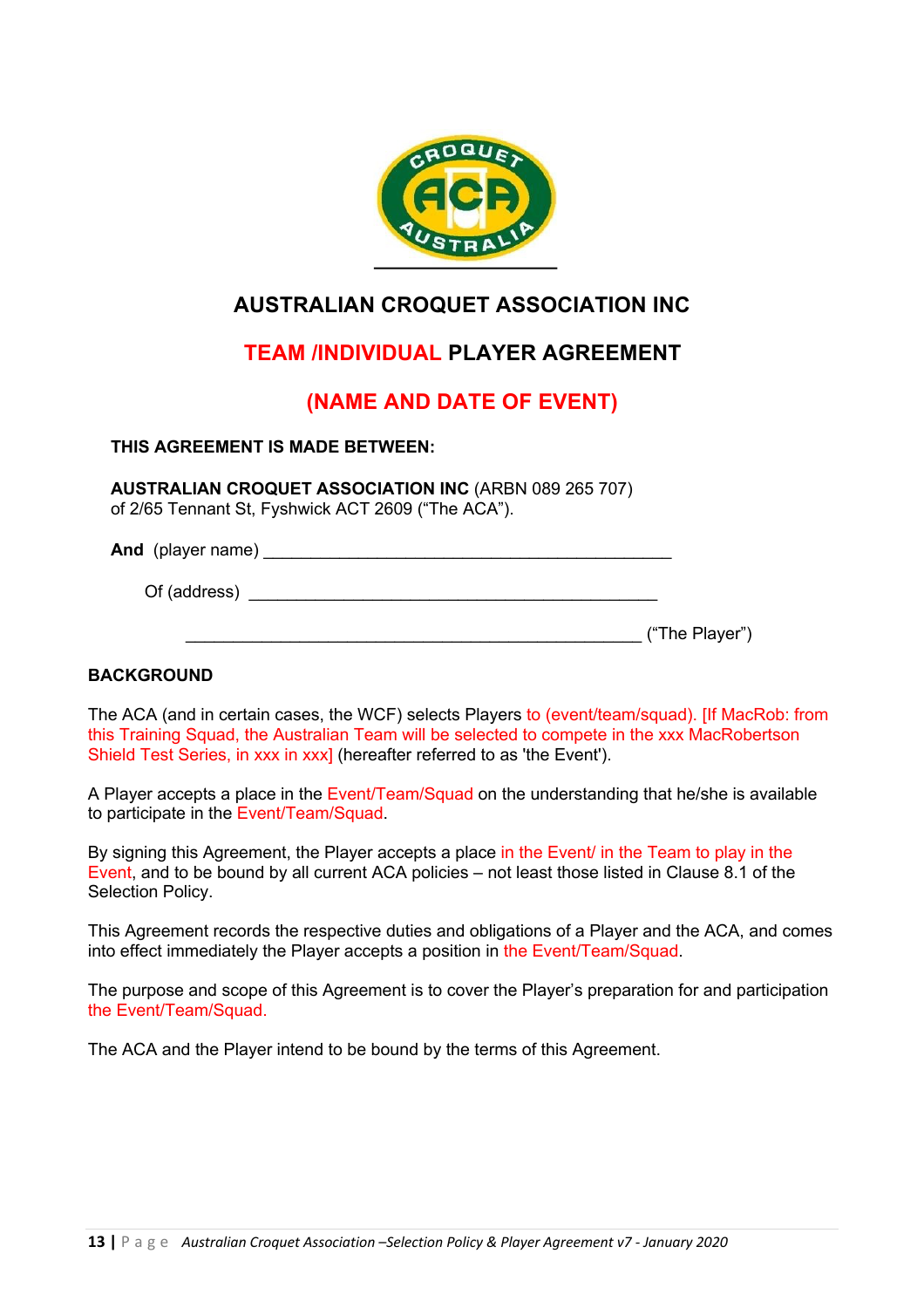### **PLAYER AGREEMENT - CROQUET**

### **THIS AGREEMENT PROVIDES AS FOLLOWS:**

#### **1 Relationship between ACA and Player**

There is no employer/employee relationship between the ACA and the Player but the Player undertakes to meet his/her obligations to the ACA as set out in Clauses 4 and 5, and for the consideration as set out in Clause 6.

#### **2 Term of the Agreement**

This Agreement comes into effect on the date the Player accepts a place in the Event/ Team and concludes upon the Player's return home, having competed in the Event/ Team.

#### **3. Player Eligibility**

#### **3.1 Affiliation**

The Player declares that he/she is a financial member of a State Association which is affiliated with the ACA at the date of this Agreement.

### **3.2 Residence**

The Player declares that he/she is qualified to represent Australia and meets at least one of the criteria outlined in the World Croquet Federation ('WCF') Sports Regulations, Appendix 1 (See ACA Selection Policy, Clause 4.2)

#### **4. Player Commitments**

#### **4.1 Performance**

The Player undertakes to;

- (a) prepare himself/herself both mentally and physically for competitive performance at international level;
- (b) work with the Team Captain to maintain, develop and enhance his/her competitive skills during the term of this Agreement;
- (c) play the game of croquet to the best of his/her skill and ability;
- (d) play in matches for which he/she is selected;
- (e) abide by all reasonable decisions of the Team Captain in relation to the training, practice and playing of the game of croquet prior to and during the Event; *[Not applicable for Individual Events]*
- (f) abide by all reasonable decisions of the Team Manager in relation to travel, accommodation and off-court matters relating to the Team during the term of this Agreement. *[Not applicable for Individual Events]*

#### **4.2 Behaviour**

- **4.2.1** The Player will conduct himself/herself in accordance with the *Codes of Conduct*  of the current ACA Member Protection Policy, Appendix A to the ACA Tournament Regulations, and the additional requirements set out in Clause 4 below.
- **4.2.2** The Player will play the game of croquet at all times in a sportsmanlike manner and in the spirit of fair play, and will at all times and for the duration of this Agreement conduct himself/herself in a manner befitting a representative of Australia, so as not to bring the ACA or the game of croquet into disrepute (including making negative comments in relation to other members of another Team, Team Captain, Team Manager, the ACA, or Selectors).
- **4.2.3** The Player will refrain from acts of misconduct including, but not limited to (a) accepting or failing to report a bribe;
	- (b) not playing on merits;
	- (c) betting or gambling on the outcome of a game in which the Player is participating;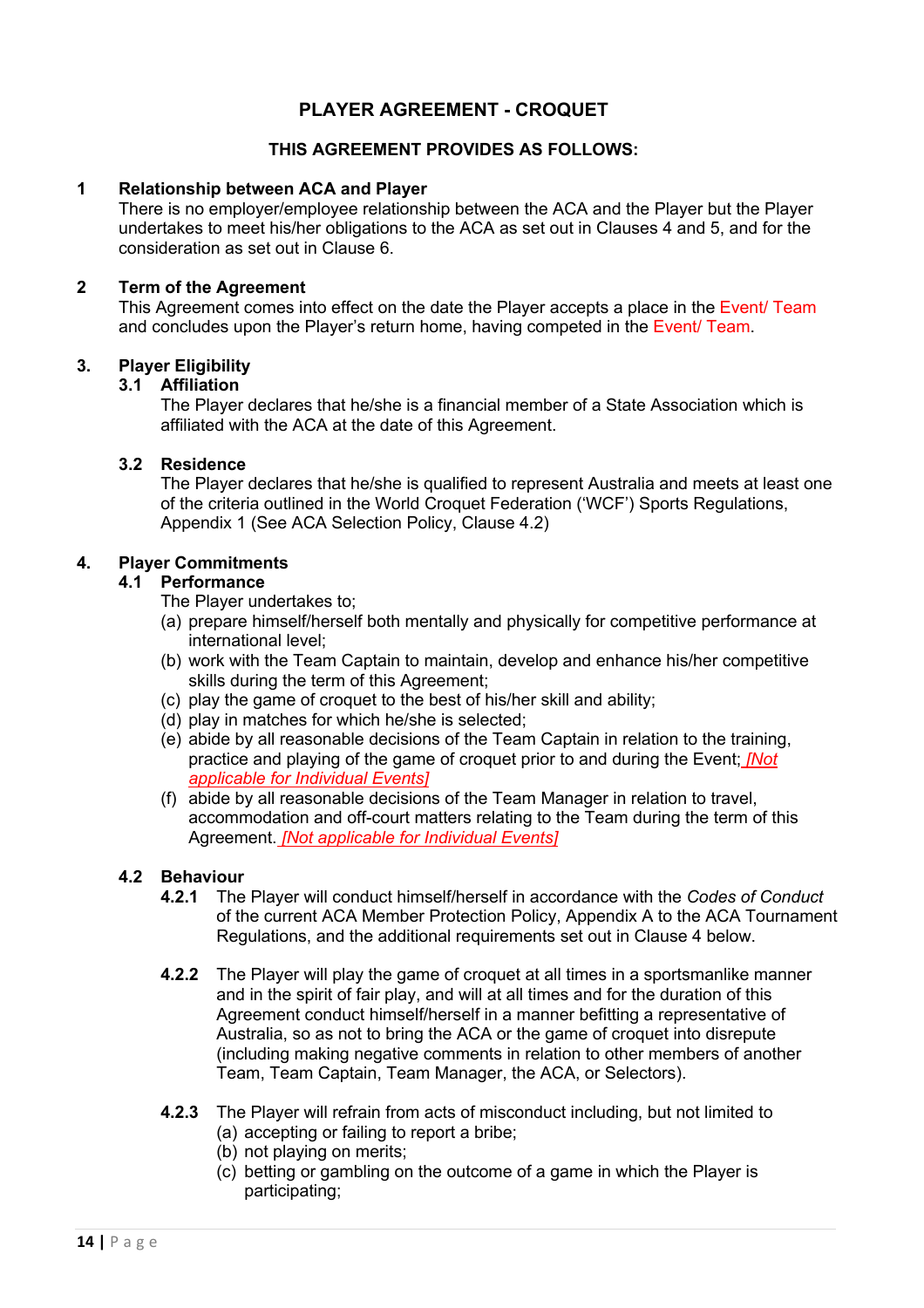- (d) drug offences (taking or supplying the same);
- (e) drunkenness;
- (f) offensive language;
- (g) rowdy behaviour;
- (h) other conduct prejudicial to the ACA or
- (i) the sport of croquet in general.

### **4.3 Rules**

The Player will comply with all By-laws, Rules and Regulations of the WCF relating to the game of croquet during the Event including any special regulations applying specifically to the Event.

### **4.4 Team-Building and Team Activities** *[Not applicable for Individual Events]*

- **4.4.1** The Player will obey all reasonable directions and decisions of the Team Captain arising under this Agreement in relation to the training, practice and playing of the game of croquet prior to and during the Event.
- **4.4.2** The Player will actively support and encourage members of the Team, and will assist the Team Captain and the Team Manager in developing a working relationship in the Team so as to promote a responsible attitude, commitment, trust, competence, respect, safety, honesty, professionalism, equity and sportsmanship amongst members of the Team.
- **4.4.3** The Player will actively participate in meetings, practice sessions and social occasions arranged for the Team, and actively contribute to the necessary tasks connected with the living arrangements of the Team during the Event.
- **4.4.4** The Players will be responsible for ensuring that their partners and other family members respect the need for both Player and Team commitment during games and on the occasions described in the paragraph above.
- **4.4.5** It is expected that each Player will attend the scheduled practise as advised.

### **5 General Provisions**

#### **5.1 Uniform & Dress Code**

- **5.1.1** Players will wear the shirts supplied by the ACA with white trousers, skirts or shorts, or Team tracksuit, whilst playing in the Event (unless otherwise specified by the WCF).
- **5.1.2** Players should wear formal attire to official functions. Men shall wear a white shirt, ACA tie, Australian Blazer with black trousers and black dress shoes. Women shall wear a white shirt, Australian Blazer, black skirt or black trousers with black dress shoes, or Australian Blazer with a black dress with black dress shoes.
- **5.1.3** The Player will be responsible for providing suitable protection from the weather including wet weather gear, sun-screen and hat.
- **5.1.4** The Player will wear appropriate footwear that will not damage the lawn, particularly in wet conditions.
- **5.1.5** The Player will be advised at the time of signing this agreement whether or not they are to provide their own team tracksuits, or whether these will be provided by the ACA. *[Not applicable for Individual Events]*

### **5.3 Accommodation**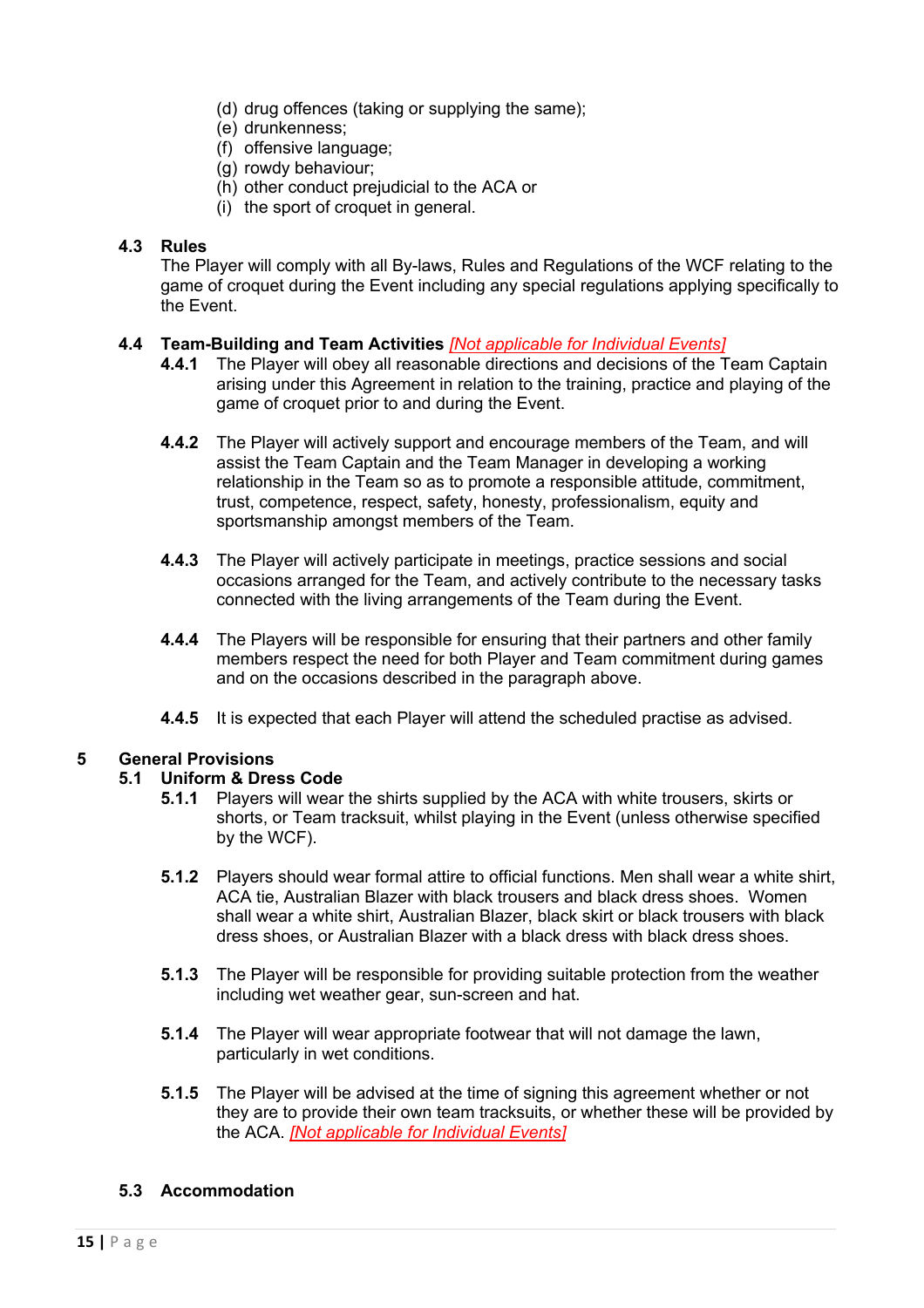**5.3.1** [Players may choose to accommodate themselves separately/ with family. If this occurs, players will receive a financial contribution equivalent to the value of any per-person shared accommodation subsidy.] OR [Family members will not be accommodated with team members]

#### **5.4 Meals and Incidentals**

Players will be responsible for the cost of his/her meals and other incidentals.

#### **5.5 Travel** *[Not applicable for Individual Events]*

- **5.5.1** ACA will reimburse airfares on receipt of a tax invoice or similar [A Player may choose to travel separately, in which case s/he will be responsible for any additional associated costs.] OR [Players may not travel independently within the destination country and shall use the team transport provided.]
- **5.5.2** ACA will provide on-ground transport between the airport, accommodation and venue.
- **5.5.3** ACA will reimburse domestic travel from a Player's place of residence to and from each practise session on receipt of a tax invoice or similar.

#### **5.6 Equipment**

The Player will provide his/her own mallet and a mallet cover/bag/other container suitable for transportation of the mallet.

#### **6 ACA Obligations**

The ACA will endeavour to provide the Player with the considerations listed in Attachment 'C' – Support by the ACA.

#### **7 Suspension**

If the Player breaches any of the obligations outlined in Clause 4 of this Agreement, the ACA Selection Policy or other documents mentioned in Clause 8.1 of the Selection Policy, the ACA may, at its absolute discretion, suspend the Player from the Team/participation in the Event/Squad.

#### **8 Indemnity**

The Player indemnifies the ACA from any costs or claims made against the ACA arising out of any or all of the Player's actions or failings in this Agreement or otherwise in the terms set out in Attachment 'A' – Acceptance Form.

#### **9 Insurance**

- 9.1 The Player shall notify the ACA of any individual health matters by completing Attachment 'B'- Indemnity Form.
- 9.2 Players are covered by the ACA's travel insurance for this Event. This includes medical expenses, medical evacuation, loss of luggage, and other cover as set out in the policy schedule which is available from the ACA. Spouses are also covered provided they have the same travel itinerary. Details of the ACA insurance provider are available on the ACA website, and a copy of the ACA Insurance Policy may be obtained from the ACA Executive Officer.

#### **10 Authority of ACA**

The ACA warrants that it has the authority to select the Player to represent Australia in the Tournament and to appoint the Team Manager. The Player accepts the ACA's authority to appoint a Team Manager, and that they have the authorities listed in Appendix A to the ACA Tournament Regulations.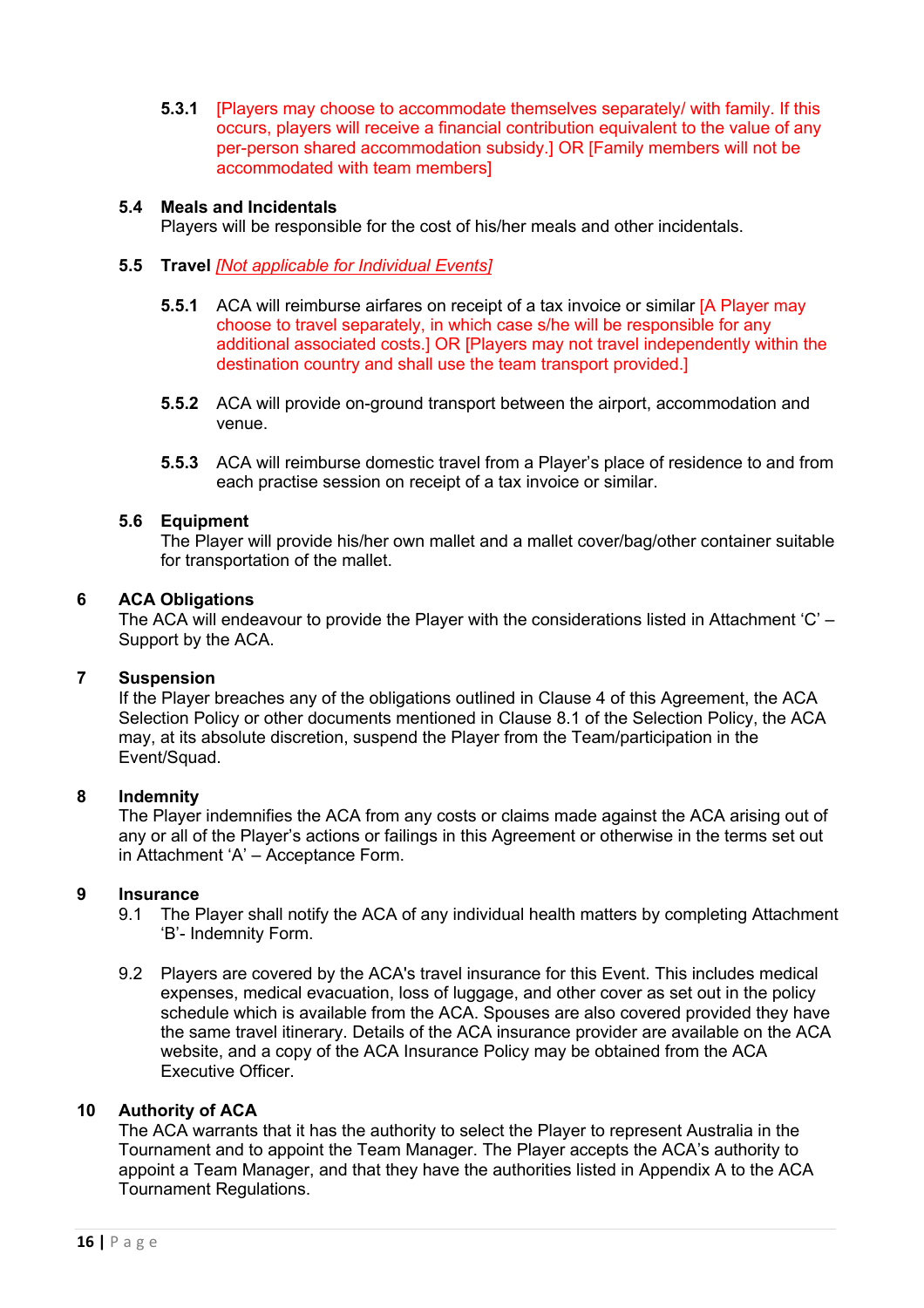### **11 Disputes**

In the event of any dispute arising out of this Agreement and its implementation, the ACA and the Player agree to be bound by the procedures set out in the ACA bylaws, and the ACA Selection Policy.

#### **12 Termination**

If for any reason outside the control of the ACA the Event is cancelled, deferred or postponed, the ACA may terminate this Agreement upon fourteen (14) days notice in writing to the Player.

If for any reason the Player decides to cease competitive play in croquet, he/she may terminate this Agreement upon fourteen (14) days notice in writing to the ACA.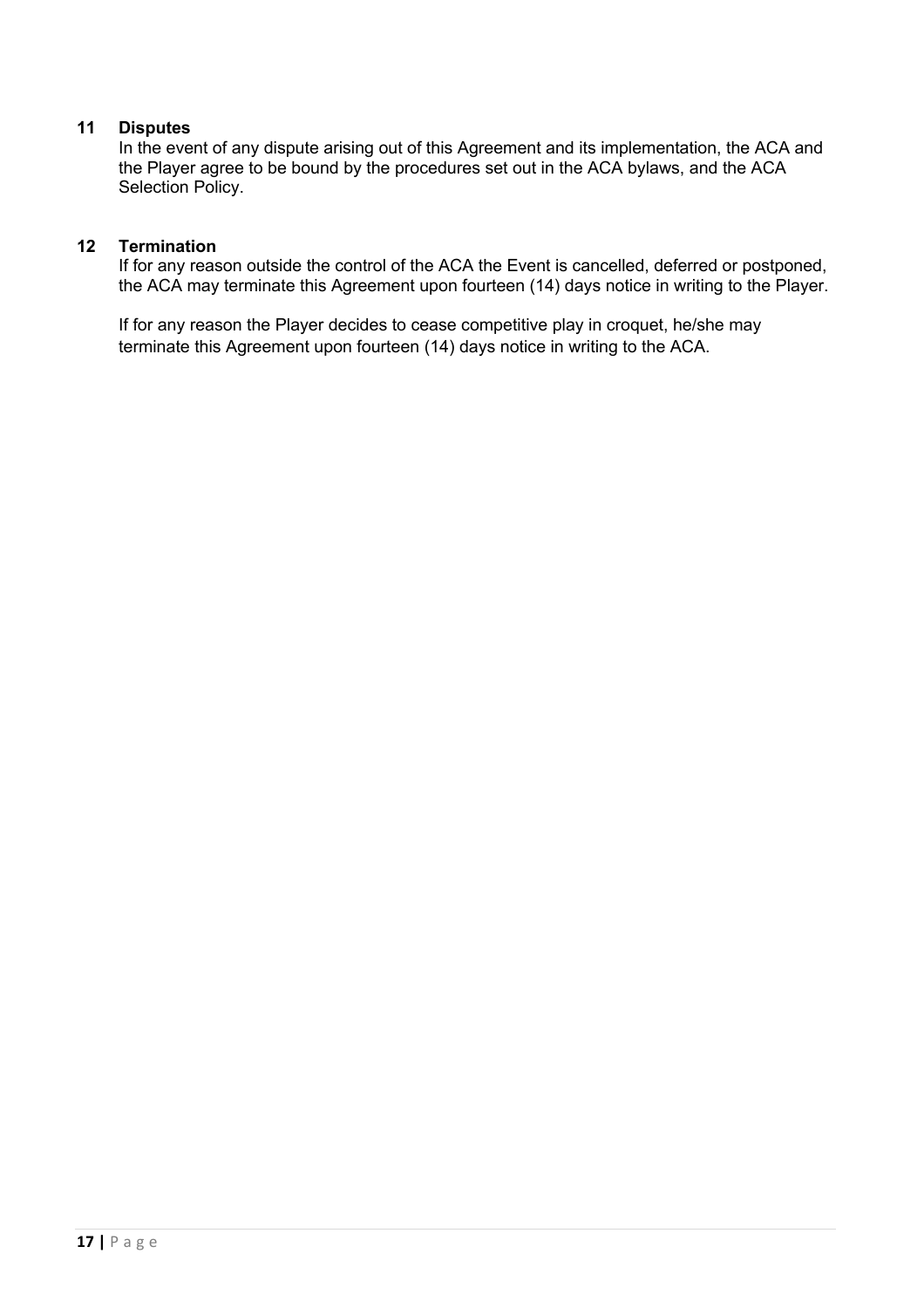### **REPRESENTATIVE TEAM PLAYER AGREEMENT - GATEBALL**

### **THIS AGREEMENT PROVIDES AS FOLLOWS:**

#### 1. **Relationship between ACA and Player**

There is no employer/employee relationship between the ACA and the Player but the Player undertakes to meet his/her obligations to the ACA as set out in Clauses 4 and 5, and for the consideration as set out in Clause 6.

#### 6. **Term of the Agreement**

This Agreement comes into effect on the date the Player accepts a place in a Representative Team and concludes upon the Player's return home, having competed in the Event.

#### 7. **Player Eligibility**

The Player declares that he/she is qualified to represent Australia and meets all of the mandatory criteria outlined in Clause 4 of the ACA Selection Policy.

#### 4. **Player Commitments**

#### 4.1 **Performance**

The Player undertakes to;

- (a) prepare himself/herself both mentally and physically for competitive performance at international level;
- (b) work with the Team Captain to maintain, develop and enhance his/her competitive skills during the term of this Agreement;
- (c) play the game of Gateball to the best of his/her skill and ability;
- (d) play in matches for which he/she is selected;
- (e) abide by all reasonable decisions of the Team Captain in relation to the training, practice and playing of the game of Gateball prior to and during the Event;
- (f) abide by all reasonable decisions of the Team Manager in relation to travel, accommodation and off-court matters relating to the Team during the term of this Agreement.

#### **4.2 Behaviour**

- 4.2.1 The Player will conduct himself/herself in accordance with the Codes of Conduct of the current ACA Member Protection Policy, Appendix A to the ACA Tournament Regulations, and the additional requirements set out below.
- 4.2.2 The Player will play the game of Gateball at all times in a sportsmanlike manner and in the spirit of fair play, and will at all times and for the duration of this Agreement conduct himself/herself in a manner befitting a representative of Australia, so as not to bring the ACA or the game of Gateball into disrepute (including making negative comments in relation to other members of another Team, Team Captain, Team Manager, the ACA, or Selectors).

4.2.3 The Player will refrain from acts of misconduct including, but not limited to

- (a) accepting or failing to report a bribe;
- (b) not playing on merits;
- (c) betting or gambling on the outcome of a game in which the Player is participating;
- (d) drug offences (taking or supplying the same);
- (e) drunkenness;
- (f) offensive language;
- (g) rowdy behaviour;
- (h) other conduct prejudicial to the ACA or the sport of Gateball in general.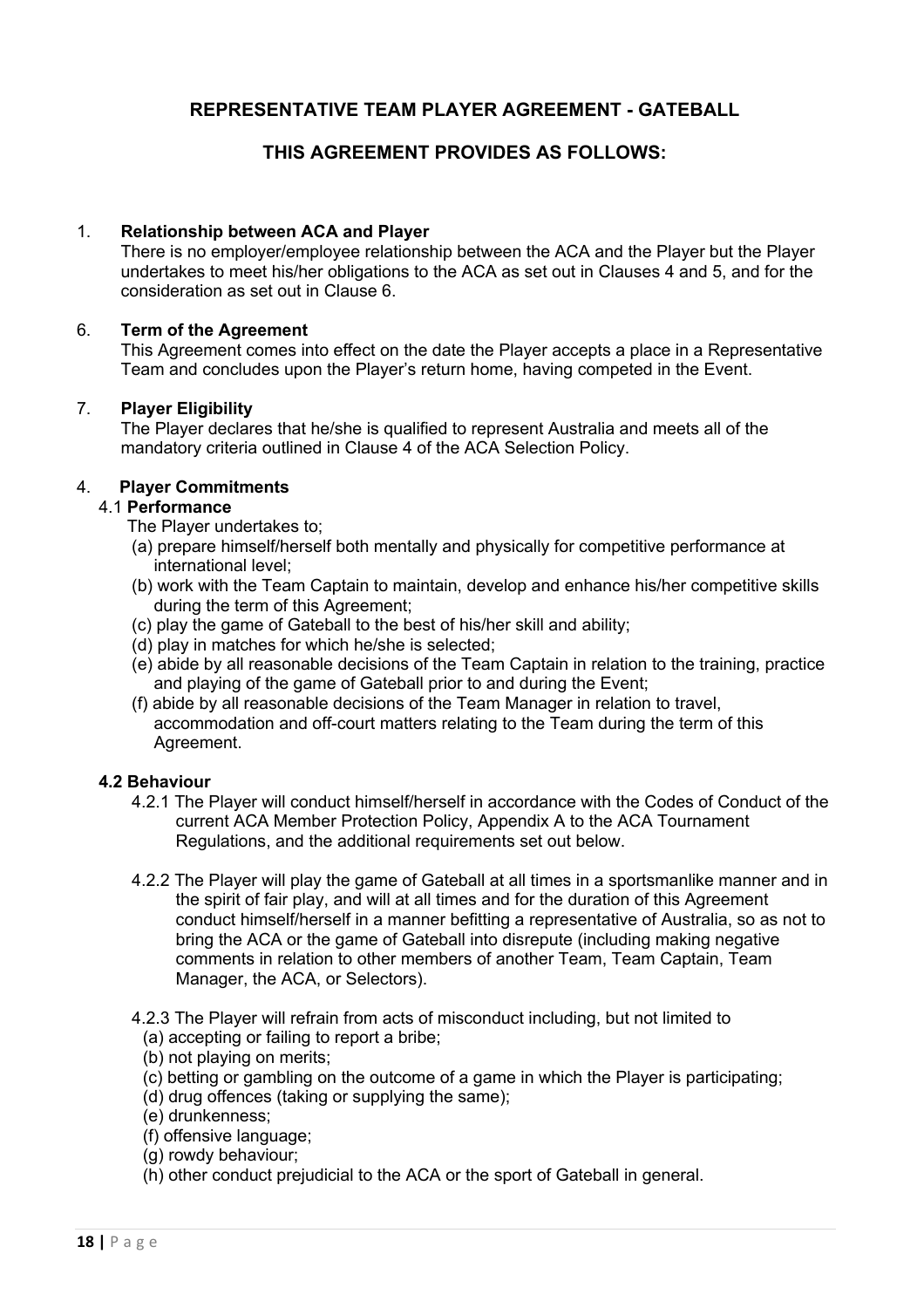### **4.3 Rules**

The Player will comply with all By-laws, Rules and Regulations of the WGU relating to the game of Gateball during the Event including any special regulations applying specifically to the Event.

### 4.4 **Team-Building and Team Activities**

- 4.4.1 The Player will obey all reasonable directions and decisions of the Team Captain arising under this Agreement in relation to the training, practice and playing of the game of Gateball prior to and during the Event.
- 4.4.2 The Player will actively support and encourage members of the Team, and will assist the Team Captain and the Team Manager in developing a working relationship in the Team so as to promote a responsible attitude, commitment, trust, competence, respect, safety, honesty, professionalism, equity and sportsmanship amongst members of the Team.
- 4.4.3 The Player will actively participate in meetings, practice sessions and social occasions arranged for the Team, and actively contribute to the necessary tasks connected with the living arrangements of the Team during the Event.
- 4.4.4 The Players will be responsible for ensuring that their partners and other family members respect the need for both Player and Team commitment during games and on the occasions described in the paragraph above.
- 4.4.5 It is expected that each Player will attend the scheduled practise as advised.

#### **5. General Provisions**

#### **5.1 Uniform & Dress Code**

- 5.1.1 Players will wear the shirts and hats supplied by the ACA. Teams will determine other items of their uniform in line with the WGU's Official Gateball Rules, Chapter 2, Clause 3, **Clothing**
- 5.1.2 The Player will be responsible for providing suitable protection from the weather including Team wet weather gear, Team hat and sun-screen.
- 5.1.3 The Player will wear appropriate footwear in accordance with the WGU rules of Gateball.
- 5.1.4 The Player will be advised at the time of signing this agreement whether or not they are to provide their own team tracksuits, wet-weather gear and hat or whether these will be provided by the ACA.

#### **5.2 Travel, Accommodation, Meals and incidentals**

5.2.1 Unless otherwise notified by the ACA prior to signing this Agreement, Players will be responsible for the cost of his/her travel, accommodation, meals and other incidentals in relation to their participation in the Event.

#### **5.3 Equipment**

The Player will provide his/her own stick and a stick cover/bag/other container suitable for transportation of the stick.

#### 6. **ACA Obligations**

The ACA will endeavour to provide the Player with the considerations listed in Attachment 'C' – Support by the ACA.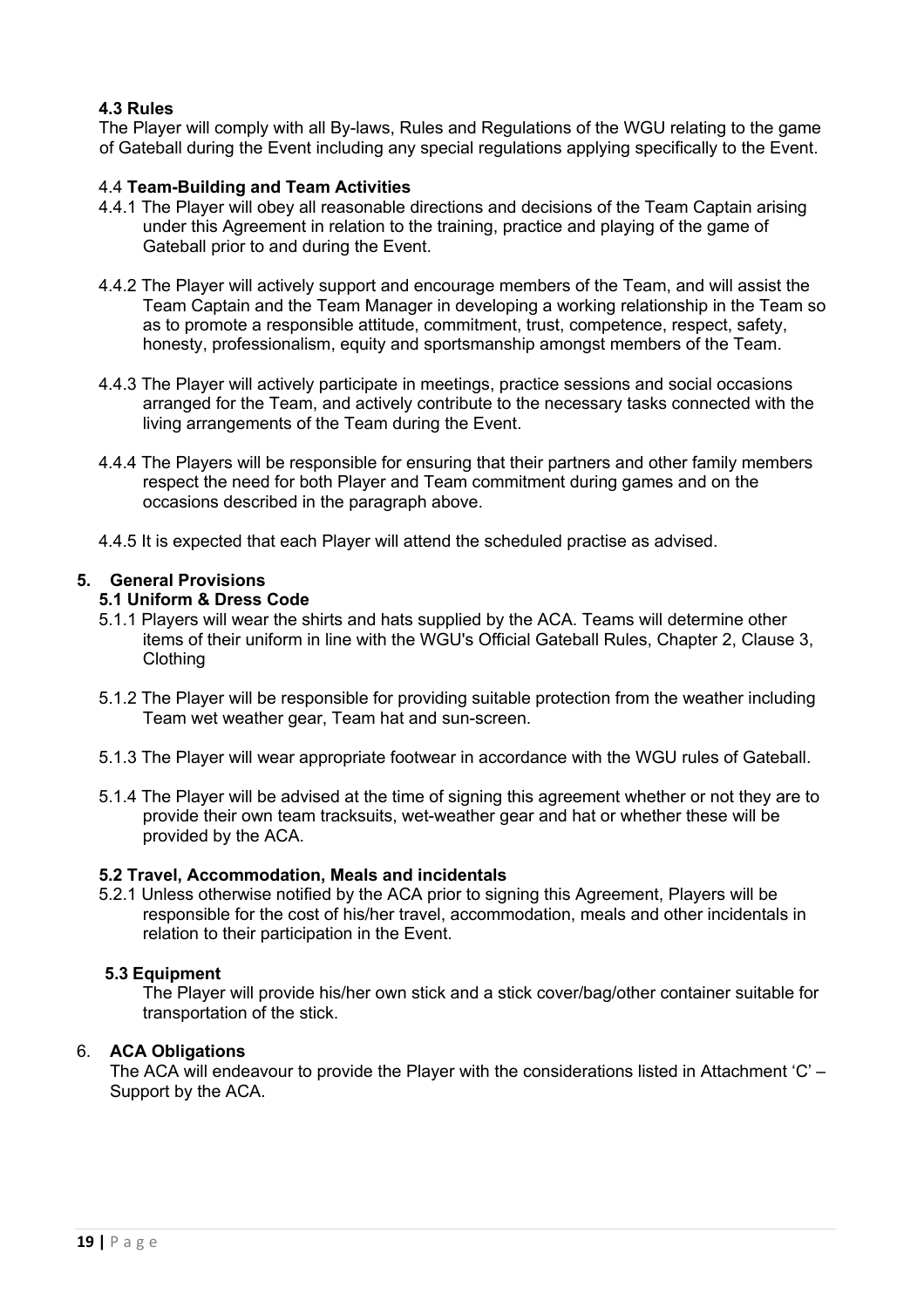### 7. **Suspension**

If the Player breaches any of the obligations outlined in Clause 4 of this Agreement, the ACA Selection Policy or other documents mentioned in Clause 8.1 of the Selection Policy, the ACA may, at its absolute discretion, suspend the Player from a Representative Team and/or participation in the Event.

#### 8. **Indemnity**

The Player indemnifies the ACA from any costs or claims made against the ACA arising out of any or all of the Player's actions or failings in this Agreement or otherwise in the terms set out in Attachment 'A' – Acceptance Form.

#### **9 Insurance**

9.1 The Player shall notify the ACA of any individual health matters by completing Attachment 'B'- Indemnity Form.

9.2 Players are covered by the ACA's travel insurance for this Event. This includes medical expenses, medical evacuation, loss of luggage, and other cover as set out in the policy schedule which is available from the ACA. Spouses are also covered provided they have the same travel itinerary. Details of the ACA insurance provider are available on the ACA website, and a copy of the ACA Insurance Policy may be obtained from the ACA Executive **Officer** 

#### 10 **Authority of ACA**

The ACA warrants that it has the authority to select the Player to represent Australia in the Event and to appoint the Team Manager. The Player accepts the ACA's authority to appoint a Team Manager, and that they have the authorities listed in Appendix A to the ACA Tournament Regulations.

#### **11 Disputes**

In the event of any dispute arising out of this Agreement and its implementation, the ACA and the Player agree to be bound by the procedures set out in the ACA bylaws, and the ACA Selection Policy.

#### **12 Termination**

If for any reason outside the control of the ACA the Event is cancelled, deferred or postponed, the ACA may terminate this Agreement upon fourteen (14) days notice in writing to the Player.

If for any reason the Player decides to cease competitive play in Gateball, he/she may terminate this Agreement upon fourteen (14) days notice in writing to the ACA.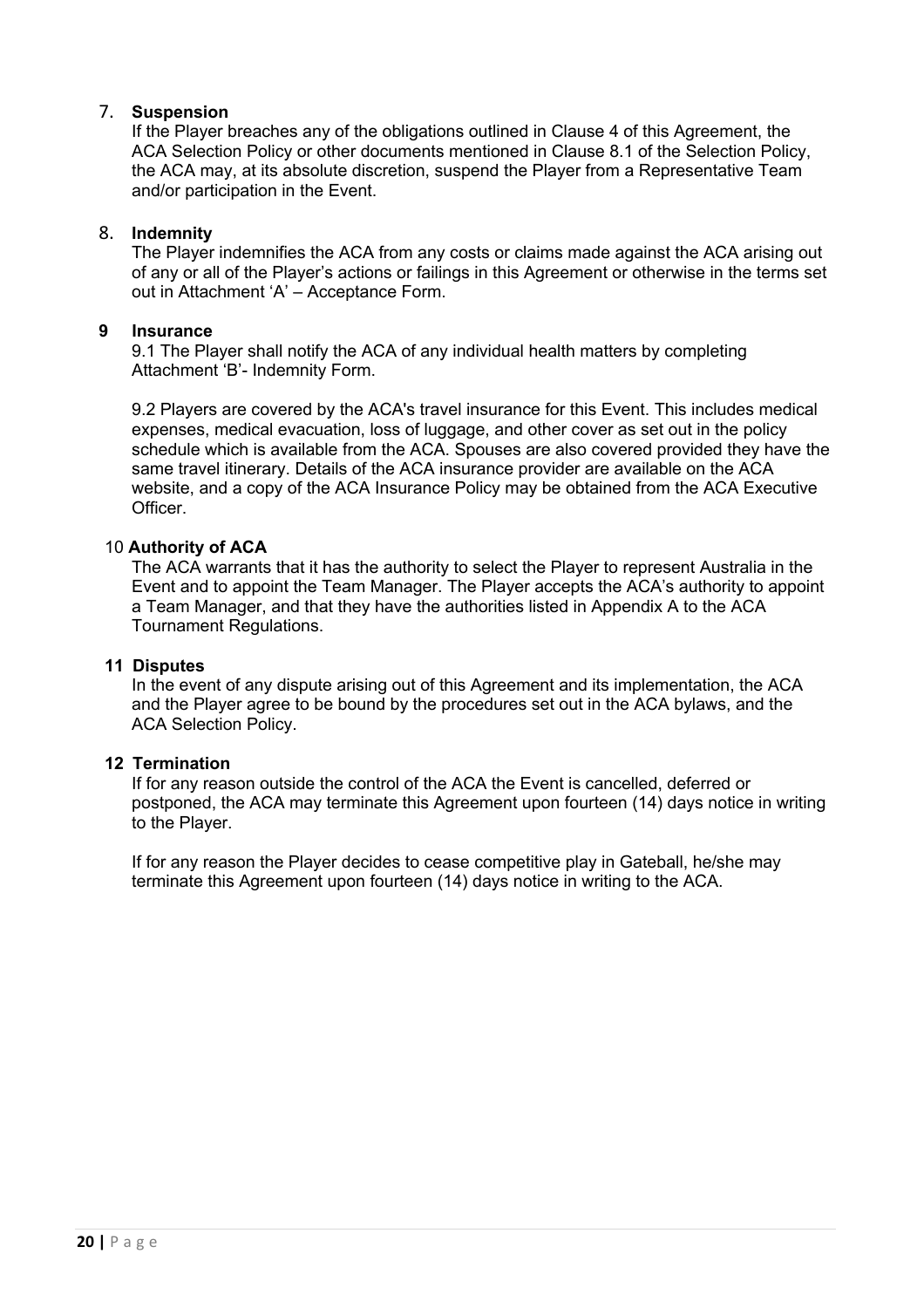### **ATTACHMENT 'A' - ACCEPTANCE FORM**

| <b>Player's Contact Details</b> |                                          |                                  |  |  |
|---------------------------------|------------------------------------------|----------------------------------|--|--|
|                                 |                                          |                                  |  |  |
|                                 |                                          |                                  |  |  |
|                                 |                                          | Postcode: <u>_____________</u>   |  |  |
|                                 |                                          | Mobile: ________________________ |  |  |
|                                 |                                          |                                  |  |  |
| Date of birth: Date of birth:   | Registered with which State Association: | ACA ID:                          |  |  |

### **DECLARATION AND ACCEPTANCE OF AGREEMENT**

I accept my selection as a member of the (SQUAD/TEAM/EVENT DETAILS) and agree that:

- 1. I am aware that the ACA Selection Policy, ACA Member Protection Policy, and Anti-Doping Policies are available to me via the ACA website, and I have read and understand this Agreement.
- 2. I will abide by the terms and conditions of this Agreement.
- 3. That in the case of any appeal, I will follow the ACA appeals procedure and will not pursue any action in the Civil Courts in relation to selection.
- 4. That I am a financial member of a State Association which is affiliated with the ACA and that I meet, and will continue to meet, the requirements to represent Australia outlined in Clause 3.

| <b>Player's signature:</b>          |  |  |  |
|-------------------------------------|--|--|--|
| Date:                               |  |  |  |
| SIGNED for and on behalf of the ACA |  |  |  |
| By:                                 |  |  |  |

Date: \_\_\_\_\_\_\_\_\_\_\_\_\_\_\_\_\_\_\_\_\_\_\_\_\_\_\_\_\_\_\_\_\_\_\_\_\_\_\_\_\_\_\_\_\_\_\_\_\_\_\_\_\_\_\_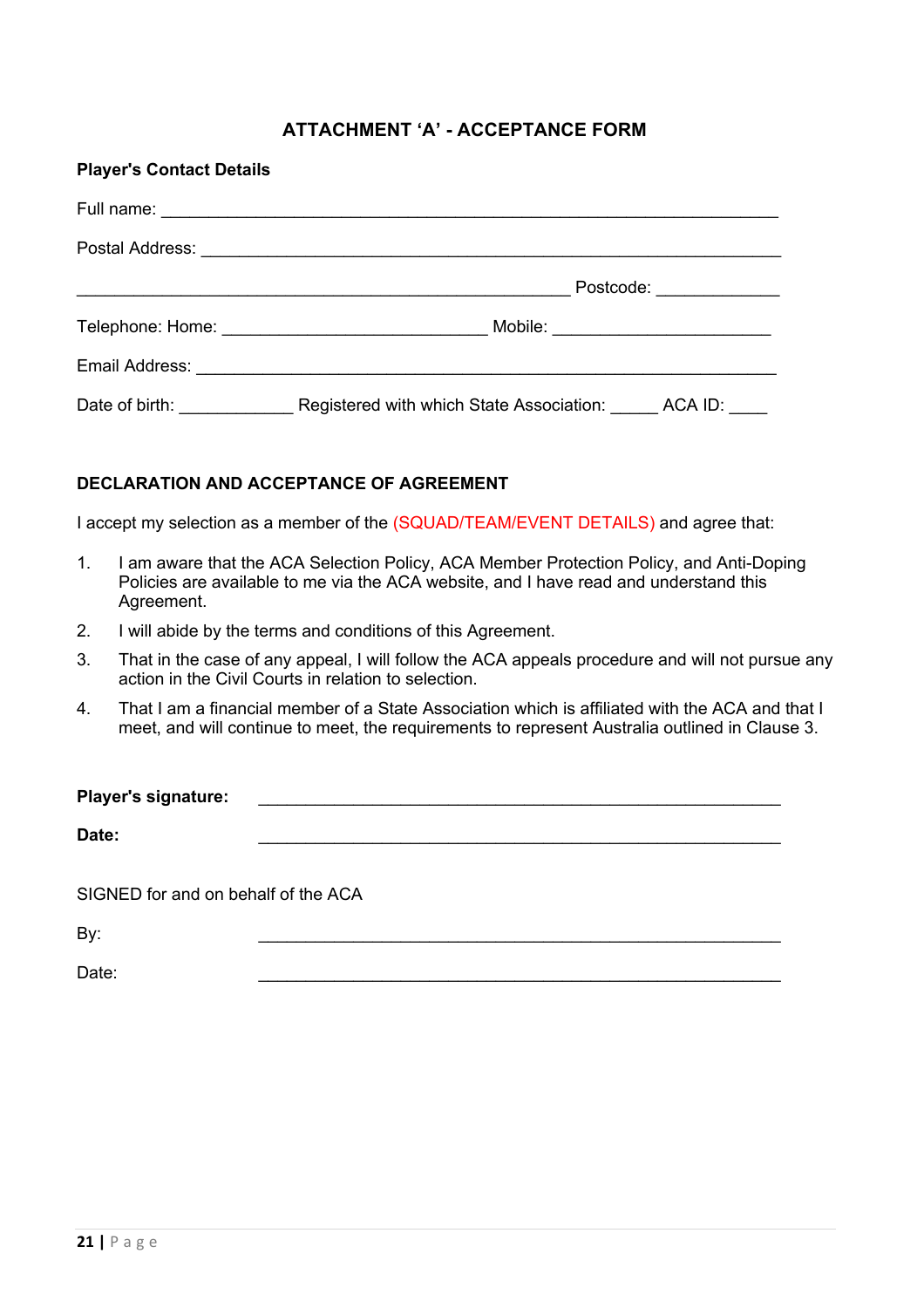### **ATTACHMENT 'B' - INDEMNITY FORM**

#### **1. Liability**

Having been selected for the (SQUAD/TEAM/EVENT DETAILS) and acknowledging that the ACA's travel insurance policy provides medical expenses cover for myself and any accompanying spouse or children, I exonerate ACA from liability in respect of death, injury, or sickness, and from liabilities for expenses of any kind incurred by me during the said Event. I authorise the Team Manager to obtain any medical assistance for me when deemed necessary.

#### **2. Medical Information** – please complete the form below

| $\vert$ 1. | Hearing                                         |  |
|------------|-------------------------------------------------|--|
| 2.         | Respiratory                                     |  |
| 3.         | Allergies                                       |  |
| 4.         | <b>Travel sickness</b>                          |  |
| 5.         | Blood pressure                                  |  |
| 6.         | Medication required<br>(see Anti-Doping Policy) |  |
| 7.         | Drug reactions                                  |  |
| 8.         | Medi-alert bracelet                             |  |
| 9.         | Any other information                           |  |
|            | 10. Emergency contact<br>or next of kin         |  |
|            | Name:                                           |  |
|            | Address:                                        |  |
|            | Contact number(s):                              |  |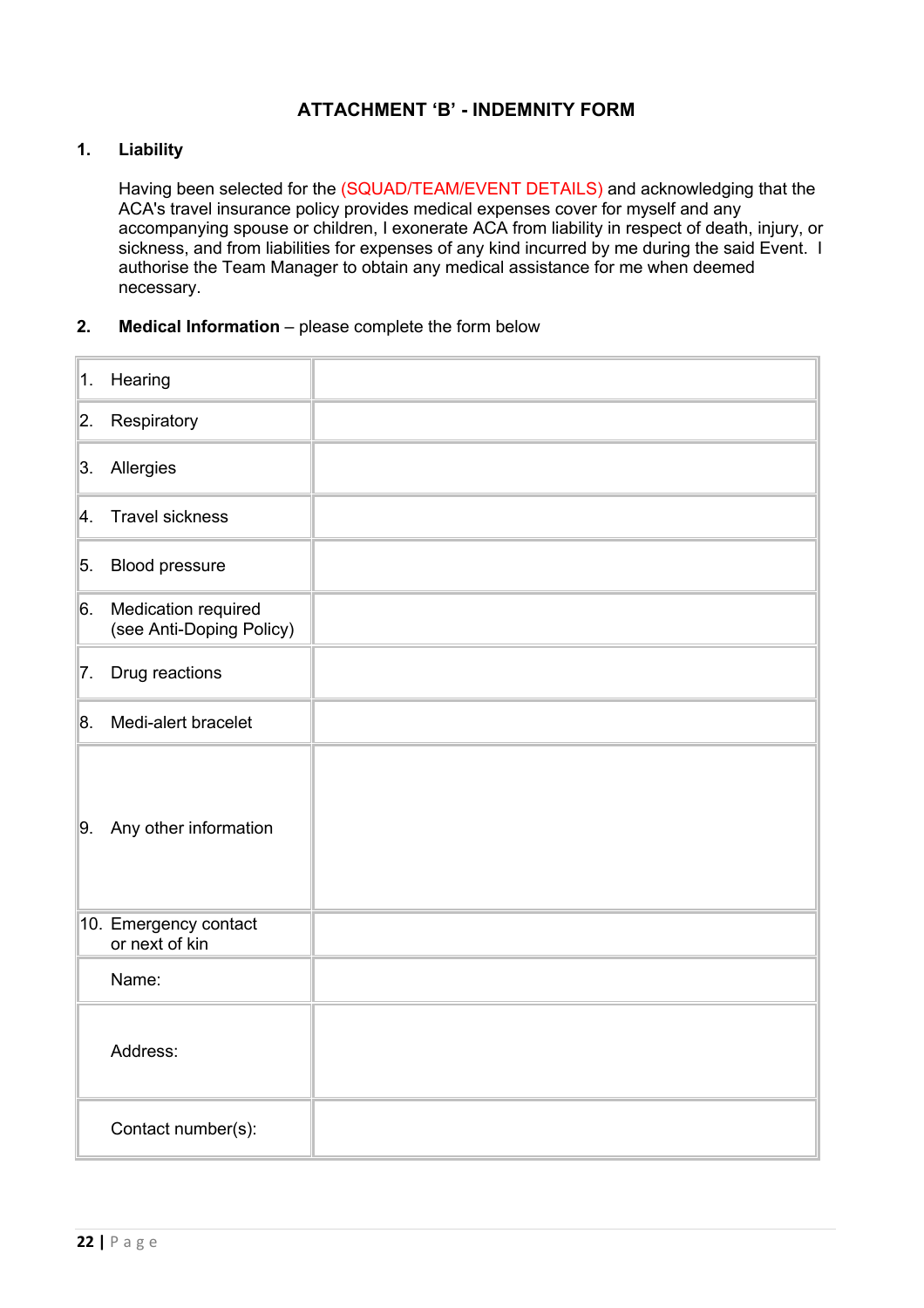### **3. FOR PLAYERS UNDER 18 YEARS OF AGE**

| As a parent/guardian of (player's name)               | , I hereby give my |
|-------------------------------------------------------|--------------------|
| consent for him/her to participate in the said Event. |                    |

The player will be chaperoned by \_\_\_\_\_\_\_\_\_\_\_\_\_\_\_\_\_\_\_\_\_\_\_\_\_\_\_\_\_\_\_\_\_\_ who will take responsibility for all matters pertaining to the under-age player.

Signature of player's parent/guardian: \_\_\_\_\_\_\_\_\_\_\_\_\_\_\_\_\_\_\_\_\_\_\_\_\_\_\_\_\_\_\_\_\_\_\_\_\_\_